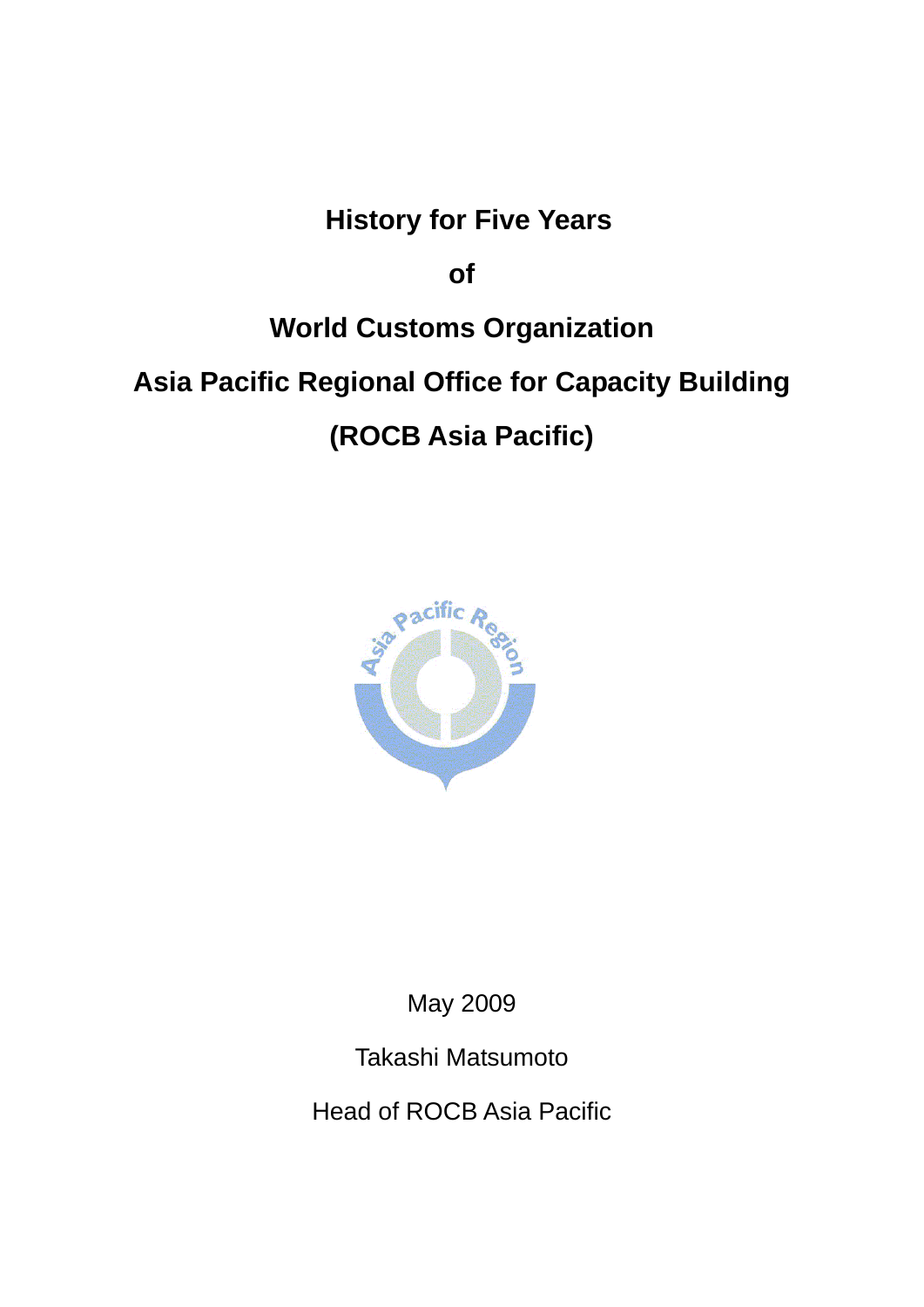## Table of Contents

## I. **Background and the establishment of the ROCB**

- **1. Background**
- **2. Decision of the AP Region**
- **3. Establishment of the ROCB**
- **4. Role, Mission and Strategic Activities of the ROCB**

## II. **Activities in 2004**

- **1. Policy and Strategy of the first year**
- **2. Regional Workshop**
- **3. Donor Coordination Activity**
- **4. Head of the RTC Meeting**

## III. **Activities in 2005**

- **1. Policy and Strategy of the Second year**
- **2. Implementation of SAFE FOS**
- **3. Technical Assistance**
- **4. Head of the RTC Meeting**
- **5. Partnership with Donors**
- **6. Cooperation with other institutions**
- **7. Personnel of the ROCB**
- **8. E-newsletter**

## IV. **Activities in 2006**

- **1. Policy and Strategy of the Third year**
- **2. Implementation of SAFE FOS**
- **3. Technical Assistance**
- **4. Head of the RTC Meeting**
- **5. Partnership with Donors**
- **6. Personnel of the ROCB**
- **7. ROCB in other Region**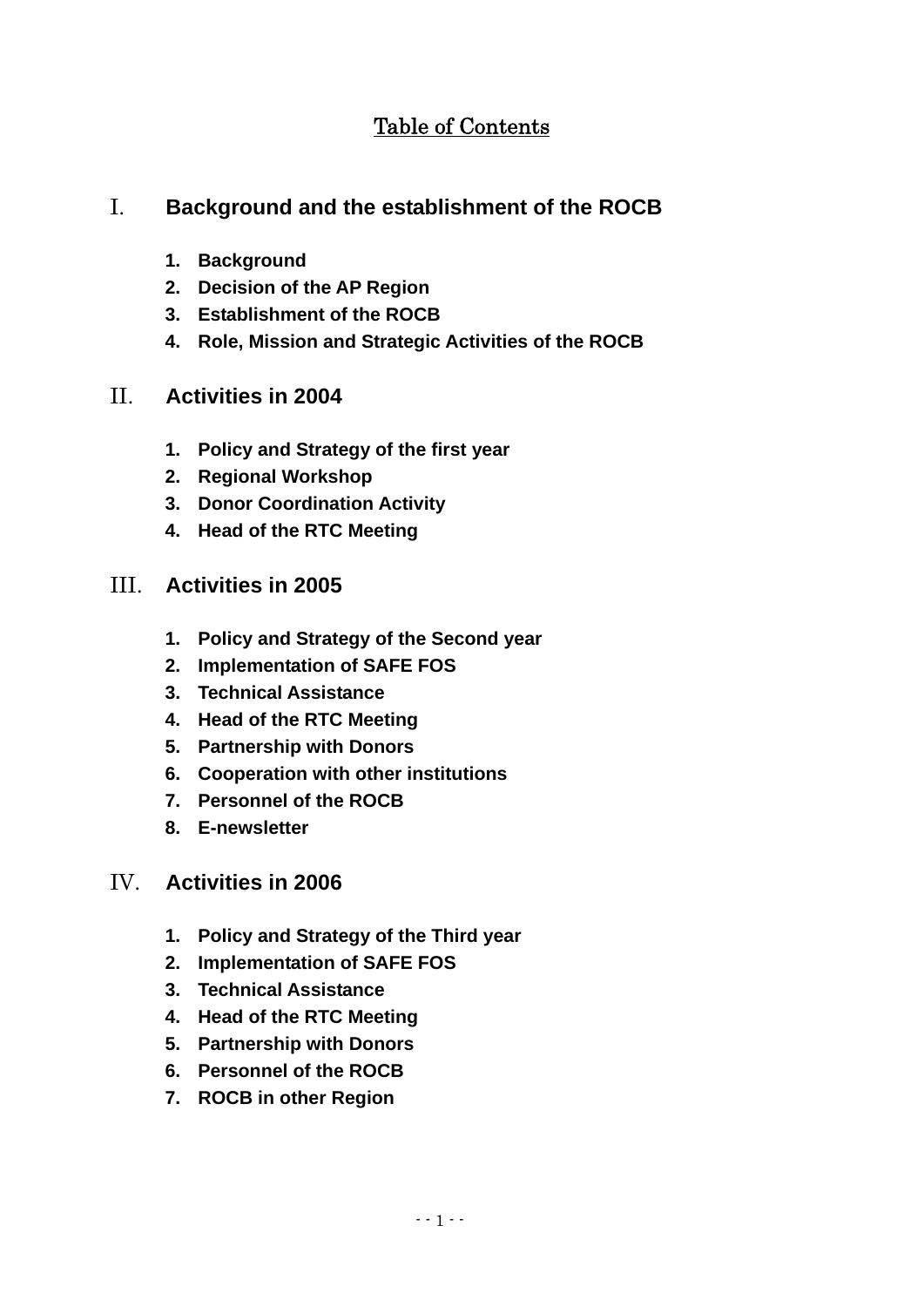## V. **Activities in 2007**

- **1. Policy and Strategy of the Forth year**
- **2. Implementation of SAFE FOS**
- **3. Technical and Management Assistance**
- **4. Partnership with Donors**
- **5. Study and Research**
- **6. Personnel of the ROCB**
- VI. **Activities in 2008** 
	- **1. Policy and Strategy of the Fifth year**
	- **2. Implementation of SAFE FOS**
	- **3. Technical and Management Assistance**
	- **4. Partnership with Donors**
	- **5. Activities in the IPR Area**
	- **6. Study and Research**
	- **7. WCO Activities**
- VII. **Conclusion**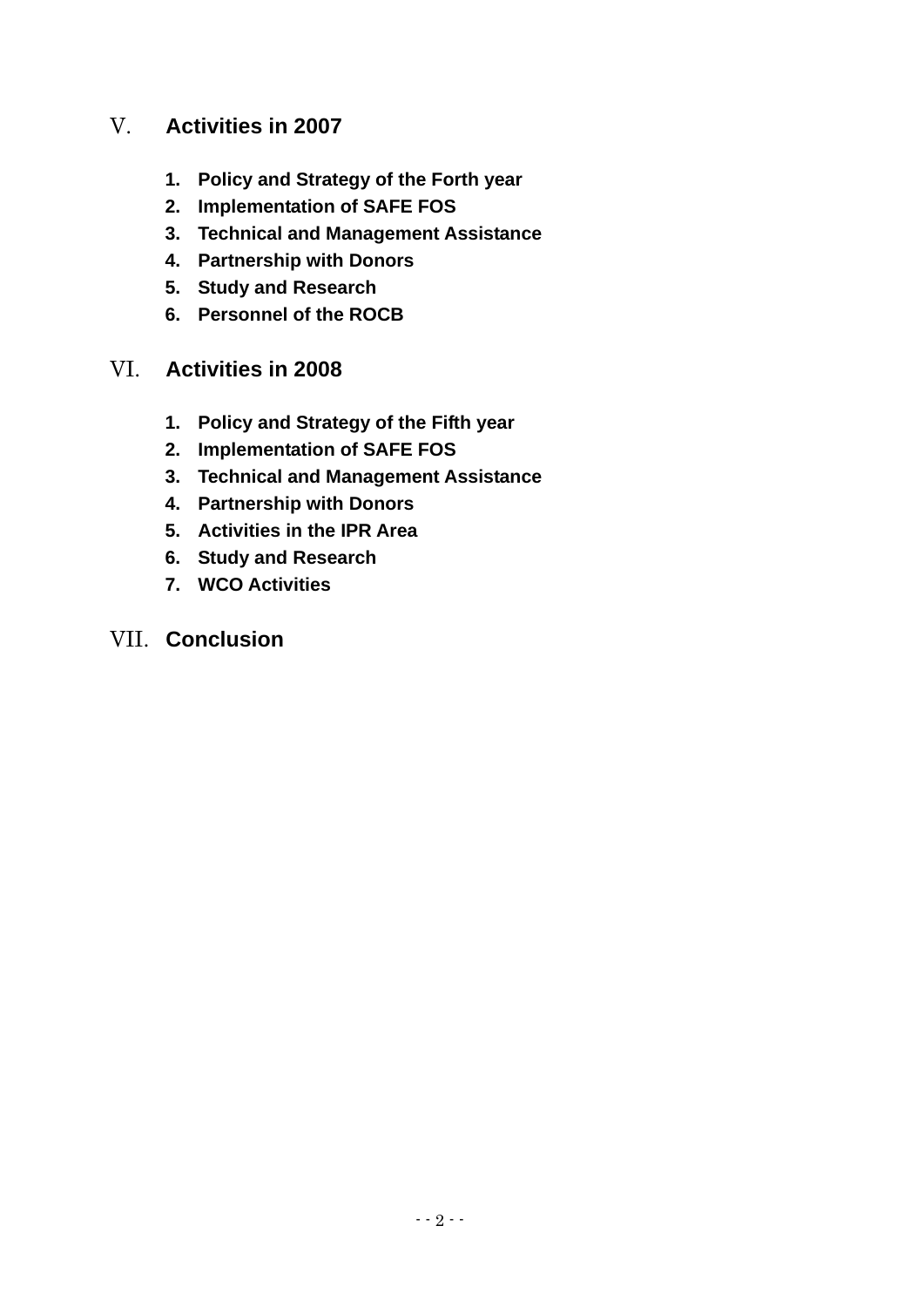## **I. Background and the establishment of the ROCB**

## **1. Background**

The World Customs Organization (WCO) is the only intergovernmental organization exclusively focused on Customs matters. The WCO is composed of 174 member governments and focuses on three main areas; 1) developing international Customs standards such as the Harmonized System Convention, Revised Kyoto Convention and SAFE Framework of Standards for secure and facilitate global trade, 2) enhancing cooperation with International Institutions including the WTO and the World Bank, and 3) providing Capacity Building for implementation of conventions and standards developed by the WCO and other international institutions.

The WCO had long been providing technical assistance to developing members since its establishment; however those efforts were not always evaluated as successfully delivered. Under such circumstance, in order to provide enhanced and improved capacity building activities to Members, the WCO discussed the new "Customs Capacity Building Strategy" at the Policy Commissions. It was subsequently approved by the 101<sup>st</sup>/102<sup>nd</sup> WCO Council Session in June 2003.

A core aspect of the Strategy involves the "Regional Approach to Capacity Building", the objective of which is to provide better capacity building in the region by proper identification of regional needs through a comprehensive diagnosis process, to allocate limited capacity building resources effectively, to develop coordination with donors, and to promote the sharing of regional countries' best practices. One of the important components of the Regional Approach to Capacity Building is the establishment of a "Regional Office for Capacity Building (ROCB)" in order to facilitate capacity building at the regional level which in turn increases the effectiveness of WCO's capacity building activities..

## **2. Decision of the AP region**

At the APEC Customs-Business Dialogue 2003 held in Bangkok on 11<sup>th</sup> August 2003, Mr. Kunio Mikuriya, the then Deputy Secretary General of the WCO and Mr. Chavalit Sethameteekul, then Director General of the Thai Customs Department exchanged views on various national and regional Customs matters including capacity building. The idea for the establishment of the ROCB Asia Pacific in Bangkok grew out of those discussions.

At the same time the WCO Asia Pacific Regional members discussed how to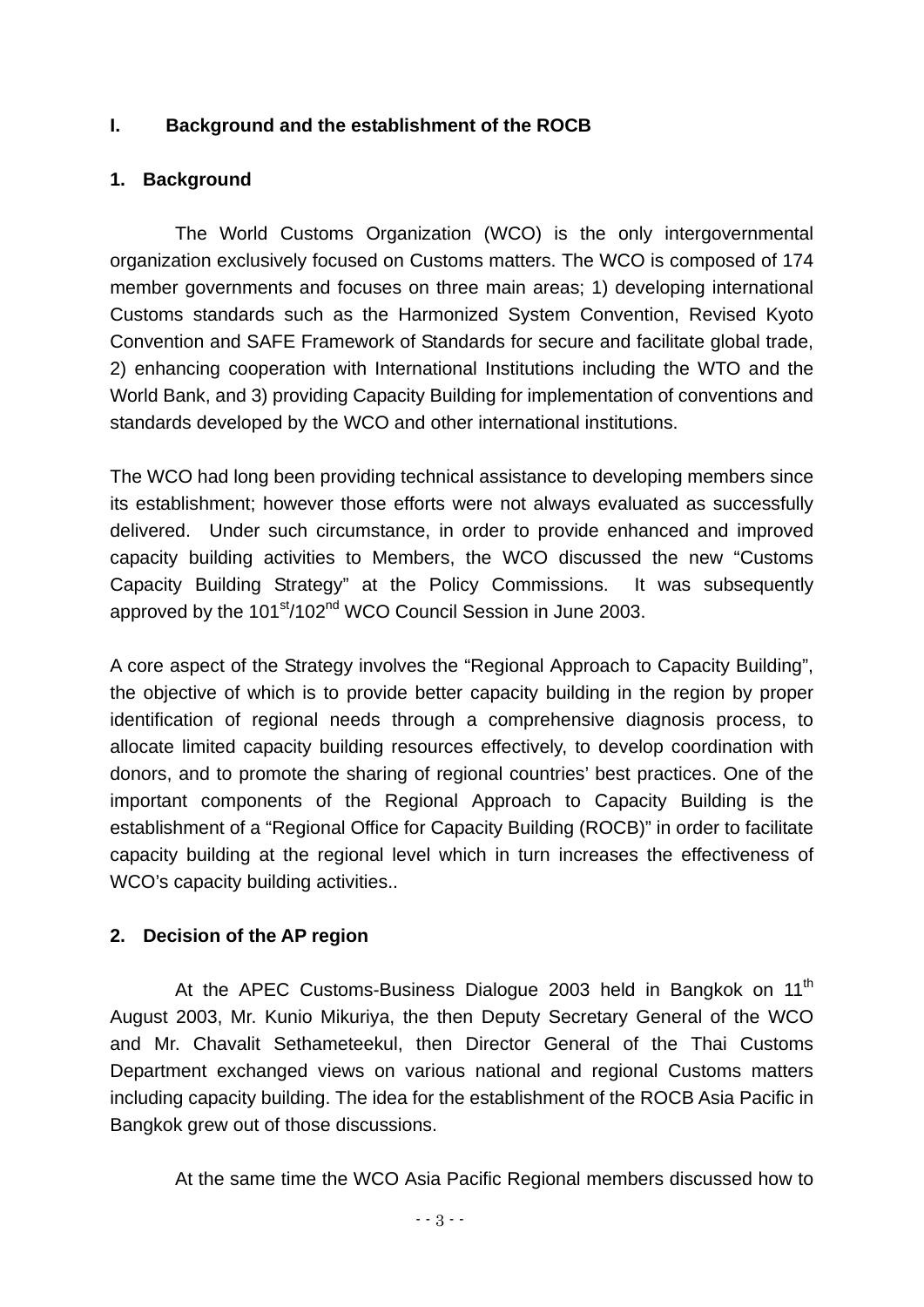realize the WCO concept of Regionalization of Capacity Building decided by the WCO Council in June 2003. On various occasions under the leadership of the Vice Chair Office, the New Zealand Customs Service this matter was discussed. Following these discussions and dialogues, this new initiative, the establishment of the ROCB Asia Pacific was carefully examined by interested members within the region and the WCO Secretariat. After thorough consideration, the initiative was submitted to the Heads of Customs Meeting of the Asia Pacific Region held in Auckland, New Zealand, between 30 March and 1 April 2004. The Heads duly decided to establish the ROCB Asia Pacific in Bangkok as a part of the "Regional Capacity Building Strategy". The regional decision was submitted to the 103<sup>rd</sup>/104<sup>th</sup> WCO Council Sessions held in June 2004 and endorsed by the Council, the highest decision body of the WCO.

## **3. Establishment of the ROCB**

In accordance with the regional decision, Japan Customs decided to send an official to Thailand to support the establishment of the ROCB and Mr. Matsumoto was dispatched to Thailand on  $15<sup>th</sup>$  June 2004. The Thai Customs Department also assigned Ms. Rashaneewan Rawirath, at the time Director for their Customs Academy as officer in charge of the ROCB matters in Thai Customs. They worked towards setting up an office in Thailand including a position of the Head of the ROCB and staffing of the ROCB. On the recommendation of the Thai Customs Department, Mr. Matsumoto agreed to serve as the first Head of the ROCB in Asia Pacific and to appoint a secretary from outside.

By the end of June 2004, the Thai Customs Department kindly provided an office (with basic equipment) for the ROCB within their headquarters'. The ROCB appointed a secretary by the end of July 2004 and opened bank accounts for organizing seminars and workshops.

A significant hurdle facing the establishment of the ROCB was gaining approval from the Government of Thailand. Under Thai law, in order to establish an office of an international or regional organization, approval is required by the Government. Approval is achieved through a change of law or through gaining Cabinet approval under the current legal framework. It was noted that several institutions including the Asian Development Bank took more than two years to get approval from the Government.

Following the endorsement of the WCO Council Session, the Thai Customs Department established a working group consisting of staff from its International Affairs Division, Legal Division and Customs Academy to overcome this hurdle to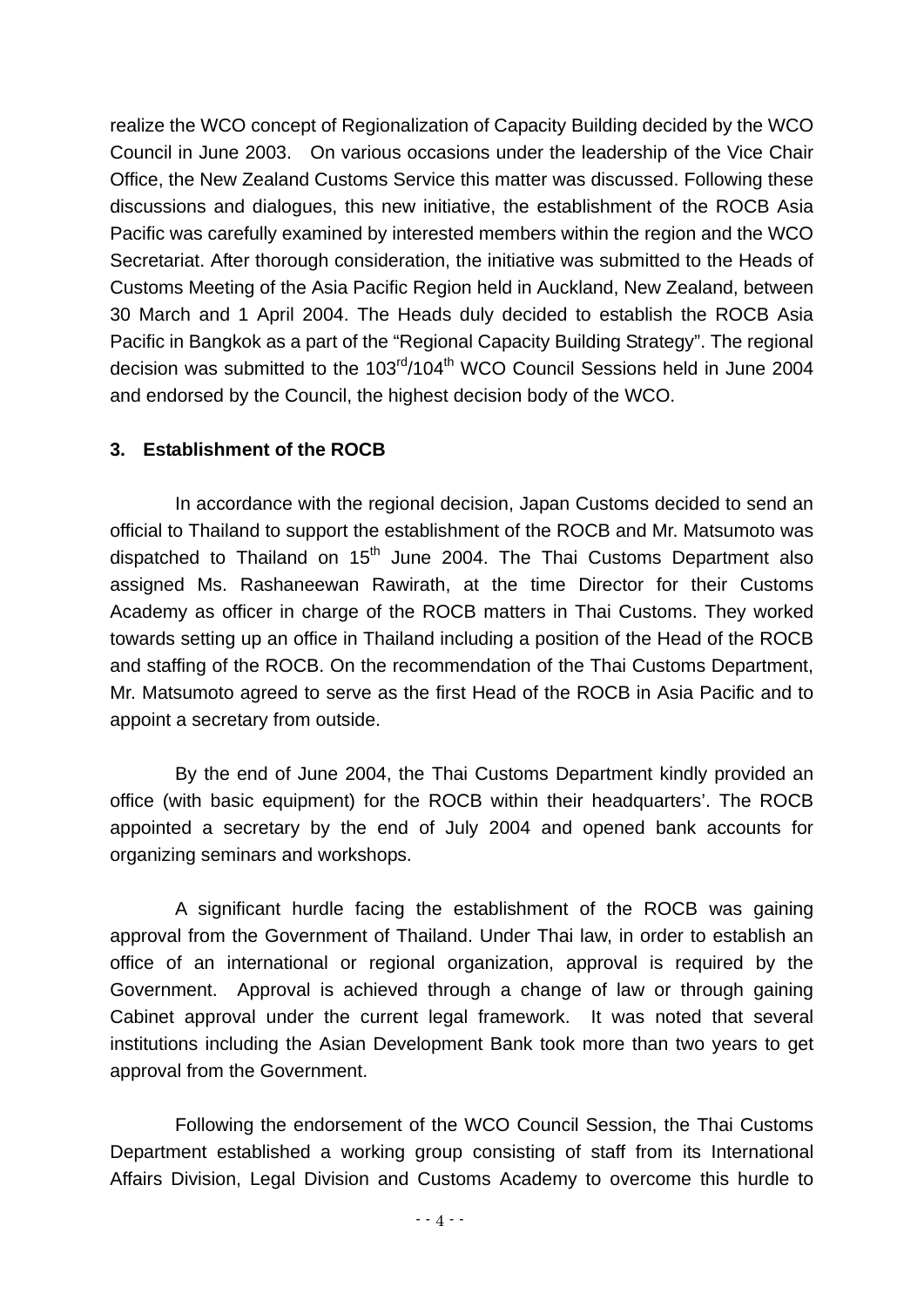establishing the ROCB in Bangkok. The working group, in collaboration with Mr. Matsumoto, reached the conclusion that the Convention Establishing a Customs Cooperation Council and its Annex signed by the Thai Government may cover the necessary requirement to establishing the ROCB. Accordingly, Thai Customs made every effort to gain the necessary Government approval, including meeting with officials from the Ministry of Finance, Ministry of Foreign Affairs and Legal Office of Cabinet.

The Thai Cabinet subsequently approved the establishment of the ROCB on  $7<sup>th</sup>$  September 2004, having carefully considered Thai legal and regulatory frameworks. Following the approval of the Cabinet, on  $28<sup>th</sup>$  September 2004, WCO Asia Pacific members celebrated the formal opening of the WCO Asia Pacific Regional Office for Capacity Building (ROCB) in Bangkok in attendance with Mr Chavalit Sethameteekul, the then Director General of the Thai Customs Department, Mr. Kunio Mikuriya, the then Deputy Secretary General of the WCO, Mr. Takashi Matsumoto, Head of the ROCB and other honorable guests and senior Customs officials from overseas administrations and the Thai Customs Department.

#### **4. Role, Mission and Strategic Activities of the ROCB**

Terms of Reference (TOR) for the ROCB Asia Pacific, which stipulates the role and activities of the ROCB, was agreed by the Asia Pacific Head of Customs Administrations Meeting held in April 2004 in New Zealand. The Heads Meeting also developed a Regional Strategic Plan which contained the responsibilities of the ROCB. The Regional Strategic Plan has been revised twice since 2004 and the current Regional Strategic Plan 2008-2010 was developed by Members.

Based on these two fundamental documents, the ROCB developed the ROCB Strategic Plan since 2005. The current ROCB Strategic Plan 2008-2010 contains the following Mission, Four Pillars, and three year Strategic Action Plan:

#### **Mission:**

To assist building the capacity of Member Customs Administrations to realize efficient and effective Customs

#### **Four Pillars:**

- (1) Support the implementation of the WCO SAFE Framework of Standards
- (2) Further develop partnerships with donor institutions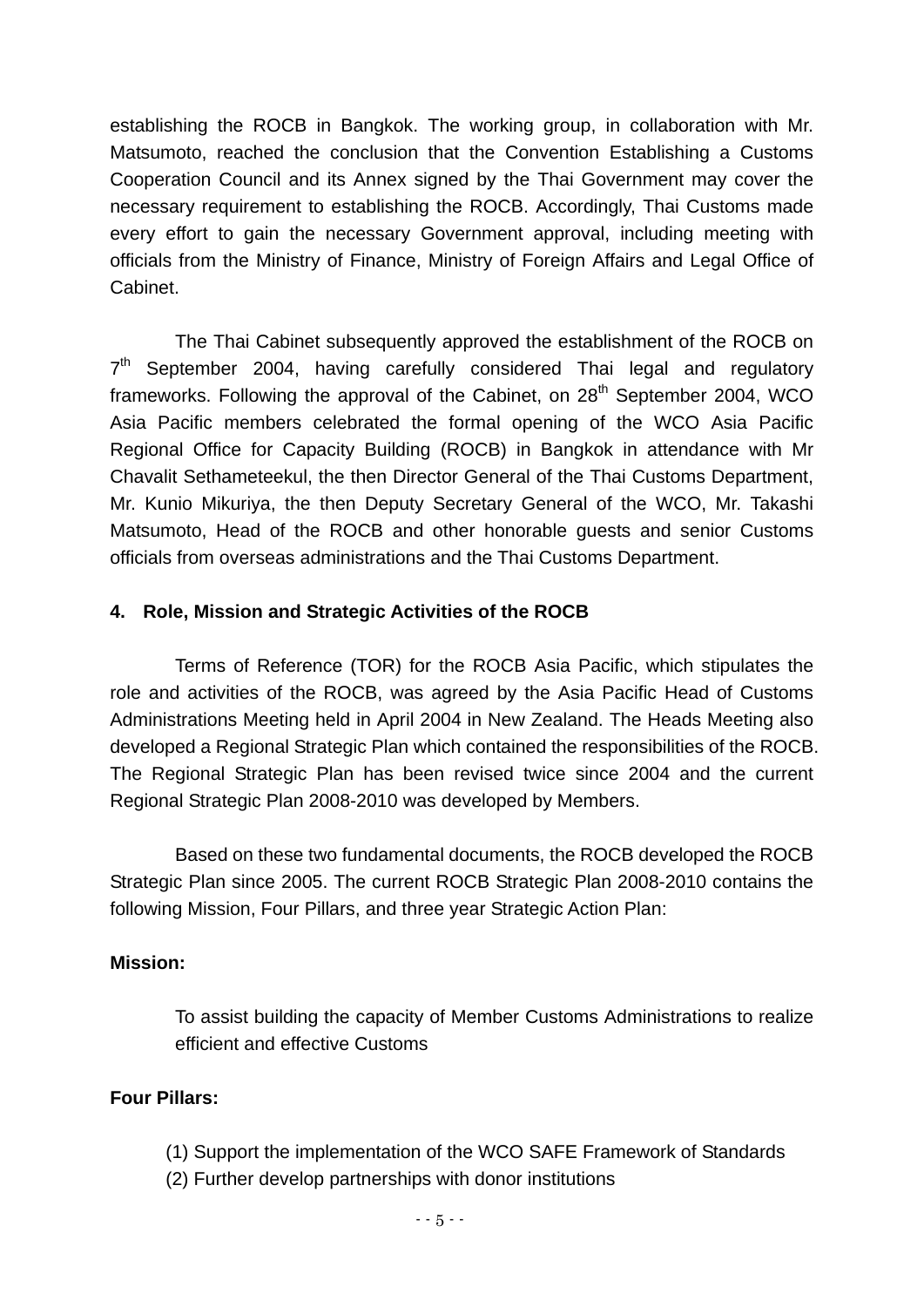- (3) Enhance Technical and Management Assistance
- (4) Develop communication and coordination with Members

#### **Strategic Activities:**

- $\triangleright$  To conduct SAFE FOS diagnosis and assist members in the development of action plans under the WCO Columbus Program.
- $\triangleright$  To support members for their implementation of the SAFE FOS including the establishment of the AEO scheme.
- $\triangleright$  To organize donors meetings to support the implementation of the SAFE FOS and other capacity building activities.
- $\triangleright$  To enhance cooperation and partnership with donors and develop joint projects for Customs modernization.
- $\triangleright$  To participate in meetings and seminars organized by donors and provide Customs expertise to donor's activities
- $\triangleright$  To develop a regional capacity building work program using CCF and other funds based on the regional needs
- $\triangleright$  To organize seminars to enhance Customs management and leadership for facilitating Customs modernization.
- $\triangleright$  To provide further high quality training and technical assistance based on regional needs.
- $\triangleright$  To improve Integrity of member administrations by organizing regional and national Integrity workshop
- $\triangleright$  To identify best practice model through the diagnosis process and other studies, then disseminated to Members
- $\triangleright$  To organize heads of WCO Regional Training Center (RTC) to enhance cooperation among the ROCB and RTC for providing better capacity building

## **II. Activities in 2004**

## **1. Policy and Strategy of the first year**

The ROCB Asia Pacific officially opened on 28<sup>th</sup> September 2004 and commenced activities in October 2004. It was a totally new experience for the WCO with no examples, manuals or guidelines, and no correct answers with regard to what should the ROCB do. Nobody knew the right direction and correct activities of the ROCB. Even the phrase "Capacity Building" was not commonly understood by many WCO members at that time. In addition, the office was very small, consisting of only one Customs officer (head of the ROCB) and a secretary (not a Customs official) in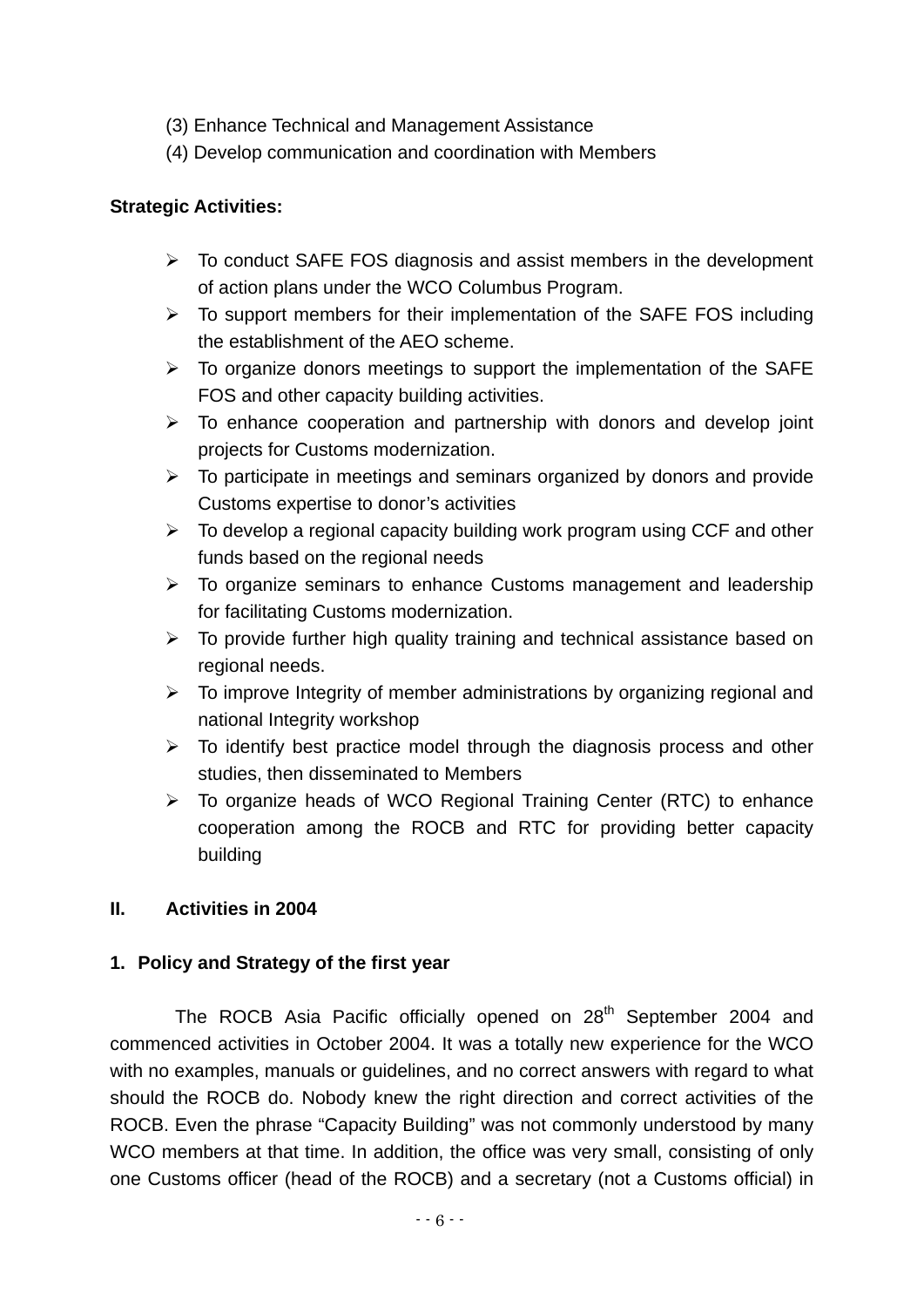2004. It was realized that some concern, suspicion and anxiety about the ROCB may have existed among the Members and the WCO Secretariat.

To remove any anxiety, the ROCB decided to be "Visible" to Members, the WCO Secretariat, donor institutions and other stakeholders about its role and activities. To be a visible, the ROCB decided; 1) not to say "No" or "Cannot do" to any requests, 2) to conduct any capacity building activities including insignificant and time consuming ones, and 3) to issue an e-newsletter every quarter to provide information to Members and the Secretariat. Under this philosophy the first year's activities commenced.

#### **2. Regional Workshop**

The first ROCB activity was to organize the WCO Regional Workshop on Diagnosis Framework Facilitators, held in Bangkok between the  $8<sup>th</sup>$  and 12<sup>th</sup> of November 2004. The workshop was also the first WCO regional workshop on the Diagnosis Framework. The purpose of the workshop was to foster experts who could assist the WCO (and/or ROCB) diagnostic activities in the region. The workshop was attended by 16 delegates from 10 member administrations, namely Cambodia, China, Fiji, Hong Kong China, Indonesia, Japan, Myanmar, Philippines, Thailand and Viet Nam.

Before the establishment of the ROCB, substantial, logistical work was carried out by WCO experts who joined the seminar or workshop as resource persons. The logistical work, very time consuming but important, involved activities such as arranging airline tickets, venue(s) and accommodation, preparing training materials, and calculation and payment of per-diems. The ROCB proposed to the WCO Secretariat that it would conduct all logistical activities when a regional seminar or workshop was conducted in Asia Pacific. This had merits for both the WCO and the ROCB, in particular, the ROCB was able to reduce the WCO technical official's burden of logistical support so that they could concentrate efforts on the contents of the seminar and conduct more seminars if requested. The merit for the ROCB was seen by Members. When the ROCB arranged logistical matters, the ROCB contacted members frequently so that the members were aware of the work done by ROCB.

It should be noted that the job of seminar logistics management is time consuming and needs to be accurate. In normal circumstances it takes up to three months to prepare one seminar from the consultation with the host administration to completion of the seminar. In addition, the ROCB had no know-how about organizing a seminar. Under such circumstances, the ROCB first needed to find a reliable and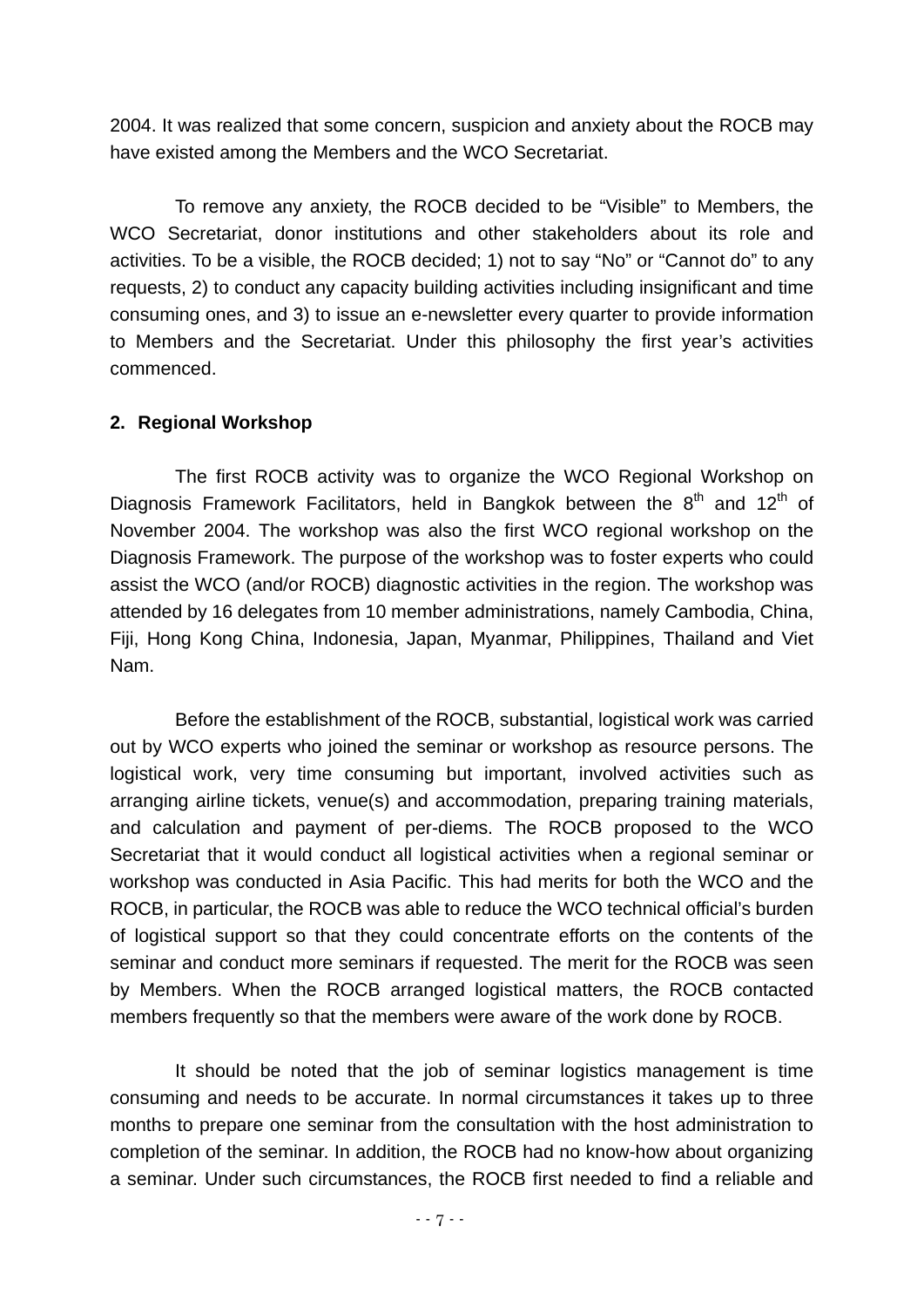trusted travel agent, that was able to purchase airline tickets at a reduced cost and to distribute such tickets to member participants without any delay. The Head of the ROCB visited several travel agents and decided to enlist the services of JALPAK after carefully considering several conditions such as personnel, price of ticket, payment methods, size of company and location of the office. Then, in cooperation with Thai Customs, decided on accommodation and venue of the workshops, suppliers of supporting office equipment and transportation between the hotel and airport.

Understandably, there were several problems before and during the workshop including arranging airline tickets for participant's where one was not able to be issued by JALPAK in Bangkok, how to gain US dollar cash for providing per-diems to participants and so on. Through the persistence of the ROCB staff, the first event was completed successfully and the Asia Pacific region gained several accredited diagnostic experts.

## **3. Donor Coordination Activity**

To enhance close cooperation with donor institutions such as the World Bank and Asian Development Bank (ADB) was one of the important missions for the ROCB. Through the attendance of a country representative of the ADB at the opening ceremony of the ROCB, the ROCB was able to develop a contact. Through this contact, the ROCB received several inquiries about the WCO and its members. Then, in consultation with an ADB officer who contacted the ROCB, the Head of the ROCB organized a small seminar on the role of the WCO at the Headquarters' of the ADB.

The seminar was held at the headquarters of the ADB in Manila, Philippines on November 18<sup>th</sup>. It was attended by about 30 ADB officials from various departments who were in charge of trade facilitation matters in the ADB. Mr. Matsumoto highlighted the role of the WCO and the WCO tools for trade facilitation such as the Revised Kyoto Convention, Harmonized System, Istanbul Convention, Diagnosis Framework, and Integrity Development Guide. It was the first time that the ADB had heard about the WCO and its activities.

After the presentation, Mr. Matsumoto had several meetings with ADB officials (project coordinators) who were in charge of projects relating to the trade facilitation or modernization of Customs within the ADB. Through the meetings the ROCB identified that the ADB had been conducting many projects related to Customs including in the Greater Mekong Sub-region, Afghanistan and neighboring countries, the Regional Trade Facilitation and Customs Cooperation Program in Central Asia, and so on. Project coordinators of the ADB and the head of ROCB agreed to keep in close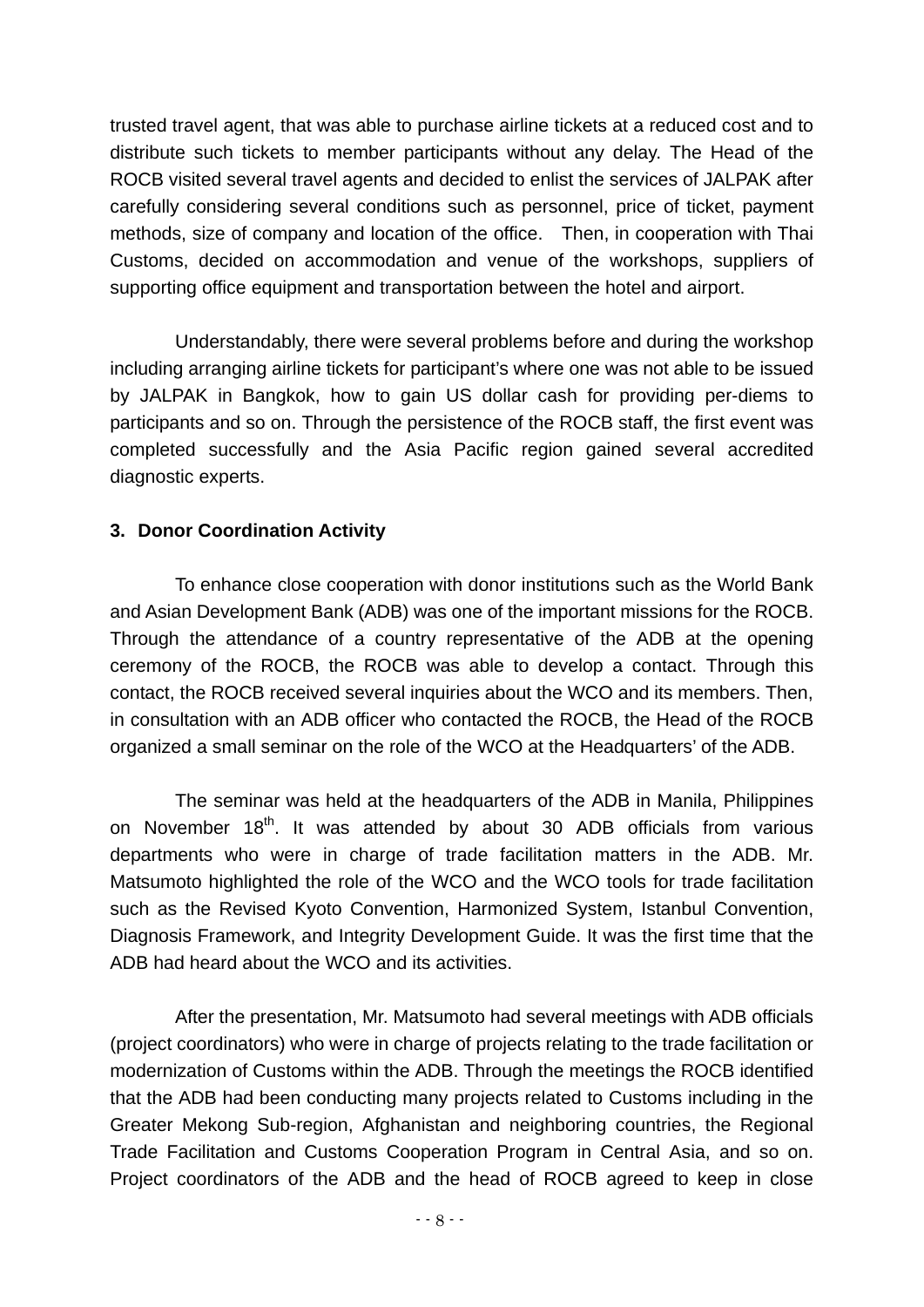contact on Customs modernization projects. It was the first great step to enhancing cooperation with donor institutions in Asia Pacific.

## **4. Head of the RTC Meeting**

Taking the opportunity at the ROCB opening ceremony, the ROCB hosted the 1<sup>st</sup> Heads of WCO Regional Training Centers (RTC) meeting on 29<sup>th</sup> September 2004 to seek further cooperation between the ROCB and RTC, and among RTCs in conducting efficient capacity building activities in the region. The Head of the ROCB chaired the meeting and as a result of intensive discussions, the following initiatives were agreed among the participants.

- $\triangleright$  To develop a best practice model for Customs Training Centers by the development of a compendium of each Regional Training Center as the first step.
- $\triangleright$  To study the maximum use of the WCO e-learning program, including tutor and face-to-face follow-up sessions.
- $\triangleright$  To develop a pool of experts in the region through the ROCB in collaboration with Regional Training Centers.
- $\triangleright$  To hold the Heads of Regional Training Centers' meeting on a regular basis to enhance cooperation and coordination among parties.

It was also a good start to enhancing cooperation amongst the ROCB and RTCs. The meeting has continued since then and has become a best practice model for other WCO regions. In 2009, the WCO organized the joint Head of ROCB and RTCs meeting at the WCO Secretariat to enhance the ability of the ROCB and RTCs which are core institutions for the regionalization of the WCO Capacity Building. We now have five years of history in Asia Pacific; therefore the representatives from ROCB and RTCs in Asia Pacific have made very good contributions to the meeting and led the discussion. The Secretariat and participants of other regions appreciated the cooperation and activities of the Asia Pacific and asked us to share these practices and know-how to other WCO regions.

## **III. Activities in 2005**

## **1. Policy and Strategy of the second year**

As only three months had passed from the official opening of the ROCB, it was decided to keep the basic philosophy, that is, to be "Visible to stakeholders".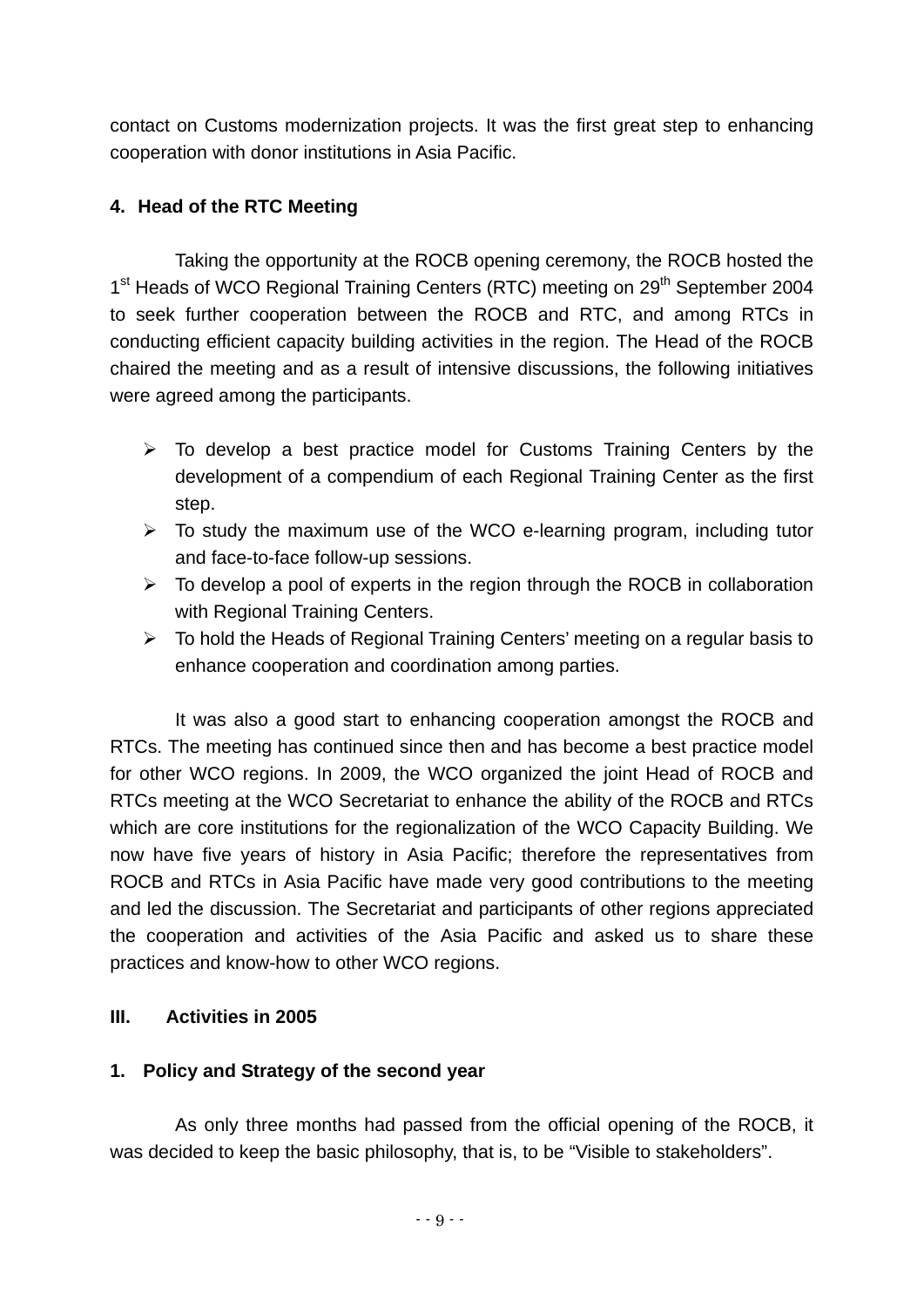Through the previous three months experience, the ROCB realized it needed a concrete strategy and action plan to provide capacity building activities effectively and efficiently. Therefore the ROCB developed a ROCB Strategic Plan 2005-2006 based on the TOR of the ROCB and Regional Strategic Plan (RSP) 2005-2006, which was developed by the Heads of the Customs Administrations in Asia Pacific under the leadership of Vice Chair, China, at the end of December 2004

In order to implement the Strategy, the ROCB developed an Annual Action Plan 2005 by materializing the Strategy. The ROCB also established three pillars for activities, which were; 1) to conduct diagnosis based on the request of Members, 2) to provide necessary technical assistance based on diagnosis and results of various kinds of needs survey, 3) to develop partnership with donors to coordinate and gain synergies between the WCO and donor projects.

The ROCB Strategic Plan 2005-2006 and its Action Plan 2005 were sent to Asia Pacific Regional Steering Group (RSG) members composed of the regional representatives of Policy Commission and Financial Committee to gain their comments. After the necessary amendment reflected by the comments from the RSG members, the Strategic Plan and the Action Plan were distributed to Members.

As a part of the activity under the philosophy of "Visible", the ROCB decided to develop an annual report to inform members about the ROCB activities precisely and comprehensively. The 2004 Annual Report was developed by March 2005 and then distributed to Members and WCO Secretariat together with the ROCB Strategic Plan 2005-2006 and Action Plan 2005.

## **2. Implementation of the SAFE FOS**

## 2.1 Foster the Diagnostic Expert

Strongly supported by the WCO Secretariat and regional members, the ROCB, in cooperation with host countries, organized two regional Diagnosis Framework workshops in 2005. One was conducted in India in March and the other was conducted in China in October. The goal was to foster Customs diagnostic experts in the region. Nearly thirty Customs officers from Member Customs administrations received training on how to conduct a diagnosis and the ROCB gained more than 10 accredited regional diagnostic experts as a result of the workshops.

## 2.2 Conducting Diagnosis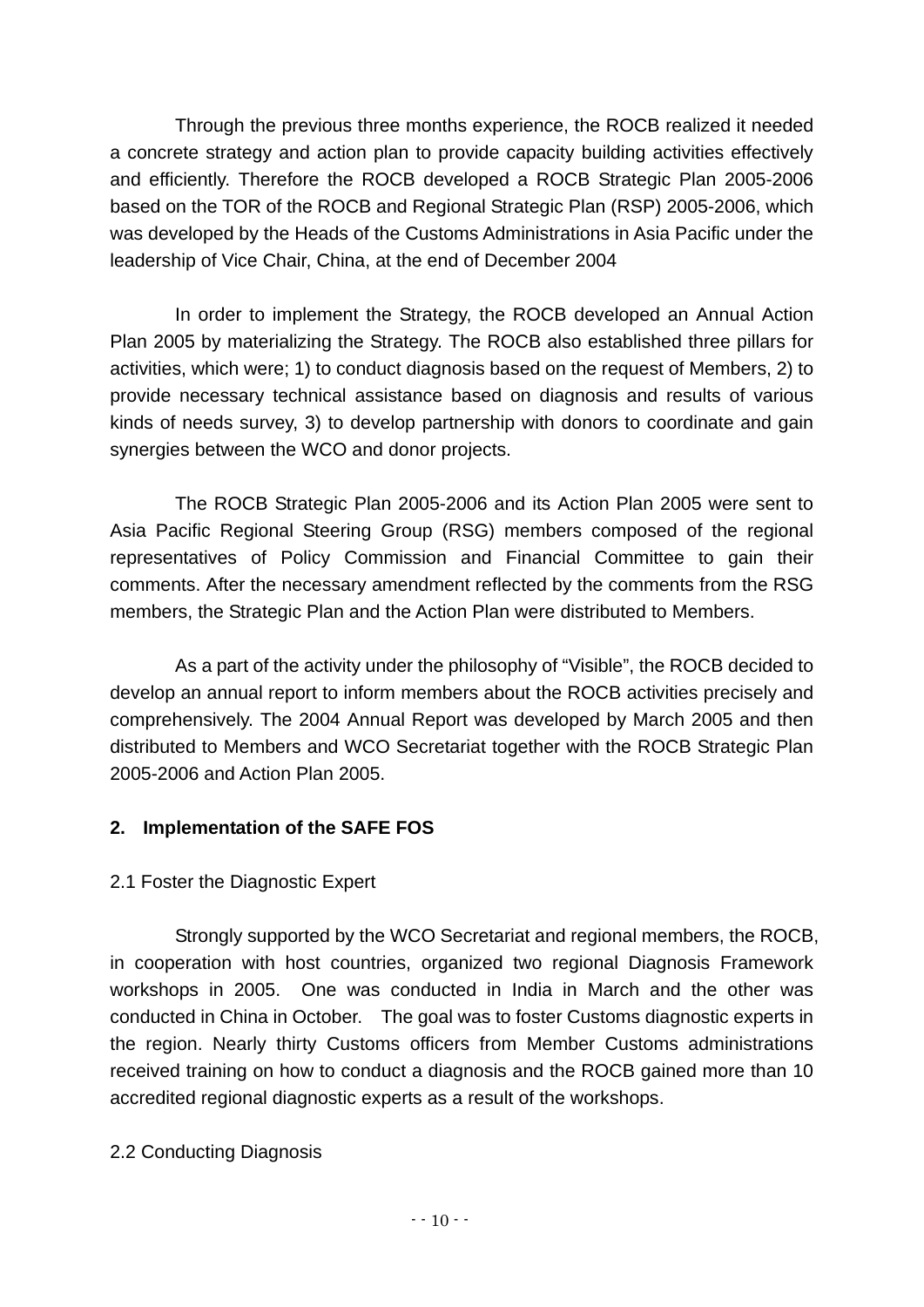The ROCB planned to conduct at least four diagnostic missions as required in its 2005 Action Plan; however, due to the changing of environment surrounding Members including the development of the WCO Framework of Standards to Secure and Facilitate Global Trade (SAFE FOS), which was adopted by the WCO Council held on June 2005, and the development of the Columbus Program for assisting the implementation of the SAFE FOS which was started from January 2006, no diagnosis was conducted except in the IPR area in Malaysia.

The ROCB in collaboration with the WCO carried out a diagnosis on IPR in Malaysia from 17 to 23 August 2005. The mission consisted of four experts from the WCO, ROCB, Japan Customs and the WCO IPR Strategic Group who visited Malaysian Customs to conduct the diagnosis in the area of IPR border control. Malaysian Customs had set up a steering group which comprised of senior officers from the headquarters and the major regional Customs offices and officers from the Ministry of Domestic Trade and Consumer Affairs (MDTCA), the competent authority in Malaysia under TRIPs Agreement.

The WCO mission team and the steering group analyzed the current situation of IPR border control in Malaysia and had a consultation meeting with IP rights holders to identify the needs and difficulties of IP rights holders. They also made a field trip to a frontline office to observe the operations of Customs. Many issues were identified by the team and recommendations such as a necessity of setting up a centralized IPR Unit were developed and submitted to the Director General of Customs.

## **3. Technical Assistance**

The ROCB is expected to facilitate capacity building activities organized under the Customs Cooperation Fund (CCF), e.g. seminars and workshops. The CCF Japan fund was the only available resource for the ROCB to organize the regional and national seminars and workshops (this situation has not changed as of June 2009). The ROCB in collaboration with the WCO Secretariat and host Customs administrations has organized nine WCO Regional seminars and four national seminars during 2005. The ROCB carried out most of the administrative activities to facilitate seminars and workshops including arrangement of airline tickets for participants. The seminars and workshops are as follows:

## (WCO Regional Seminar)

- ¾ WCO Instruments for Trade Facilitation (India) (Jan. 31-Feb. 4, 2005)
- ¾ Non-preferential Rules of Origin (Sri Lanka) (Feb. 21-25, 2005)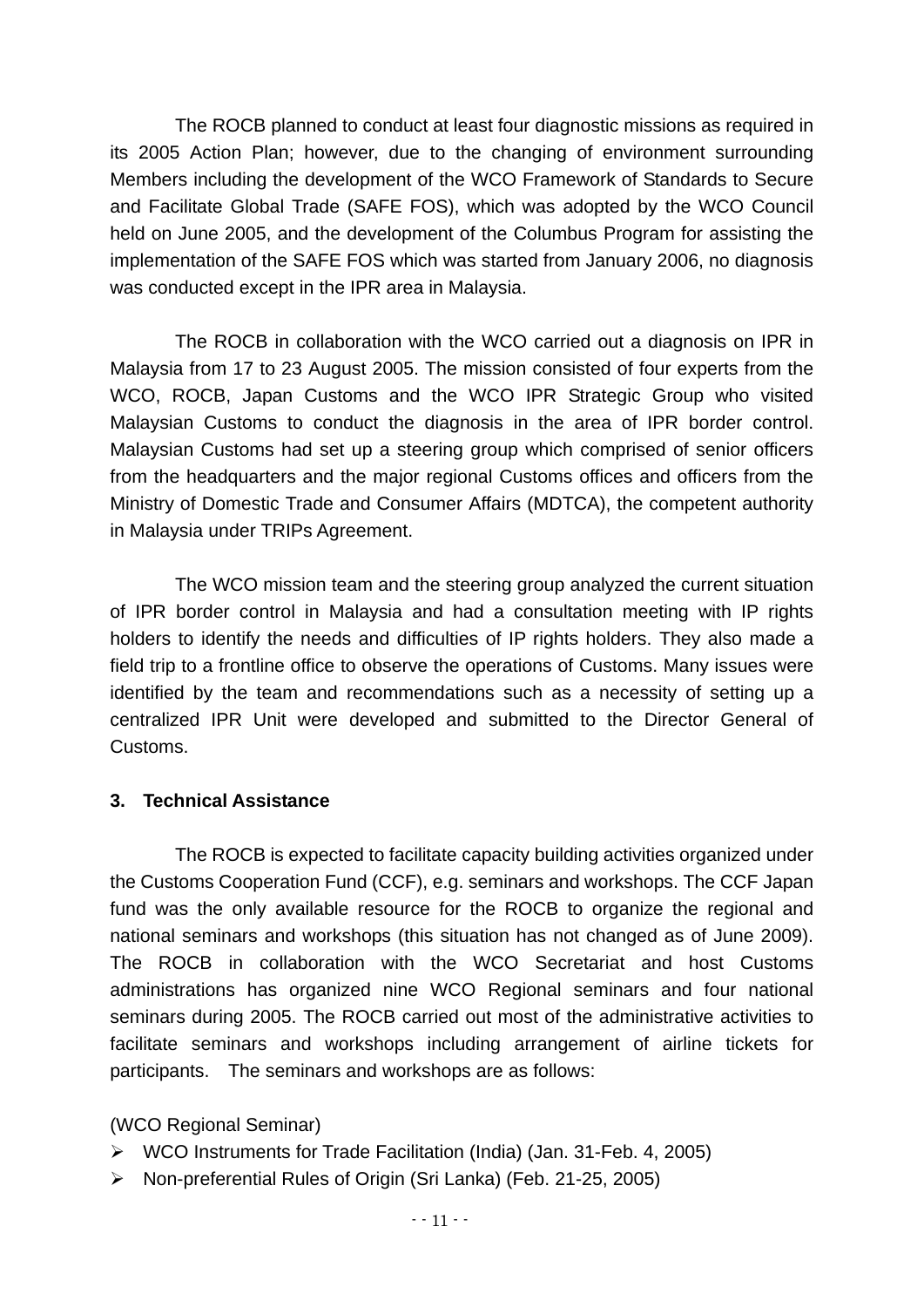- ¾ Harmonized System (Japan) (Feb. 21-25, 2005)
- ¾ Diagnosis Framework Facilitator (India) (Mar. 14-18, 2005)
- ¾ Framework of Standards (Hong Kong) (Mar. 22-24, 2005)
- ¾ Synthetic Drugs and Chemical Precursor (Philippines) (Apr. 18-22, 2005)
- ¾ WTO Valuation Agreement (Malaysia) (May 30-Jun.3, 2005)
- ¾ Diagnosis Framework Facilitator (China) (Oct. 17-21, 2005)
- ¾ Harmonized System 2007 Amendment (India) (Dec. 12-16, 2005)

(National Seminar)

- ¾ Harmonized System (China) (Feb. 21-25, 2005)
- ¾ Harmonized System (Bhutan) (Apr. 4-8, 2005)
- ¾ WTO Valuation Agreement and PCA (Bhutan) (May 24-27, 2005)
- ¾ Rule of Origin (China) (Apr. 18-22, 2005)

Until July 2005, these events were undertaken usually by only two ROCB staff (Head of the ROCB and his secretary), therefore some of the events such as Rules of Origin in Sri Lanka, were unable to be attended by them.

The main focus was given to the implementation of the SAFE FOS such as to foster the diagnostic experts and improving understanding of the SAFE FOS. In this regard, we organized two regional Diagnosis Frameworks Facilitator Workshops in India and in China. The ROCB also organized the first SAFE FOS seminar to enhance understanding of members in Hong Kong in March 2005.

## **4. Heads of Regional Training Center Meeting**

The ROCB organized the  $2^{nd}$  and  $3^{rd}$  Heads of Asia Pacific WCO Regional Training Centers (WCO-RTCs) meetings in 2005 to strengthen the cooperation among the WCO-RTCs and the ROCB. The second meeting was held in March 2005 in India while the third meeting was held in China in October 2005.

The main discussion issues from the meetings were 1) to develop the WCO-RTCs compendium and the Best Practice of Customs Training Center, 2) to study maximum use of WCO e-learning modules, 3) to explore methodologies to improve and maintain qualities of WCO regional seminars, and 4) to develop a list of regional experts for maximum use of regional resources

During the third meeting, participants discussed the draft of the Best Practice of Customs Training Centers based on the compendium of five training centers and agreed to complete it by January 2006. They agreed to introduce the "Best Practice of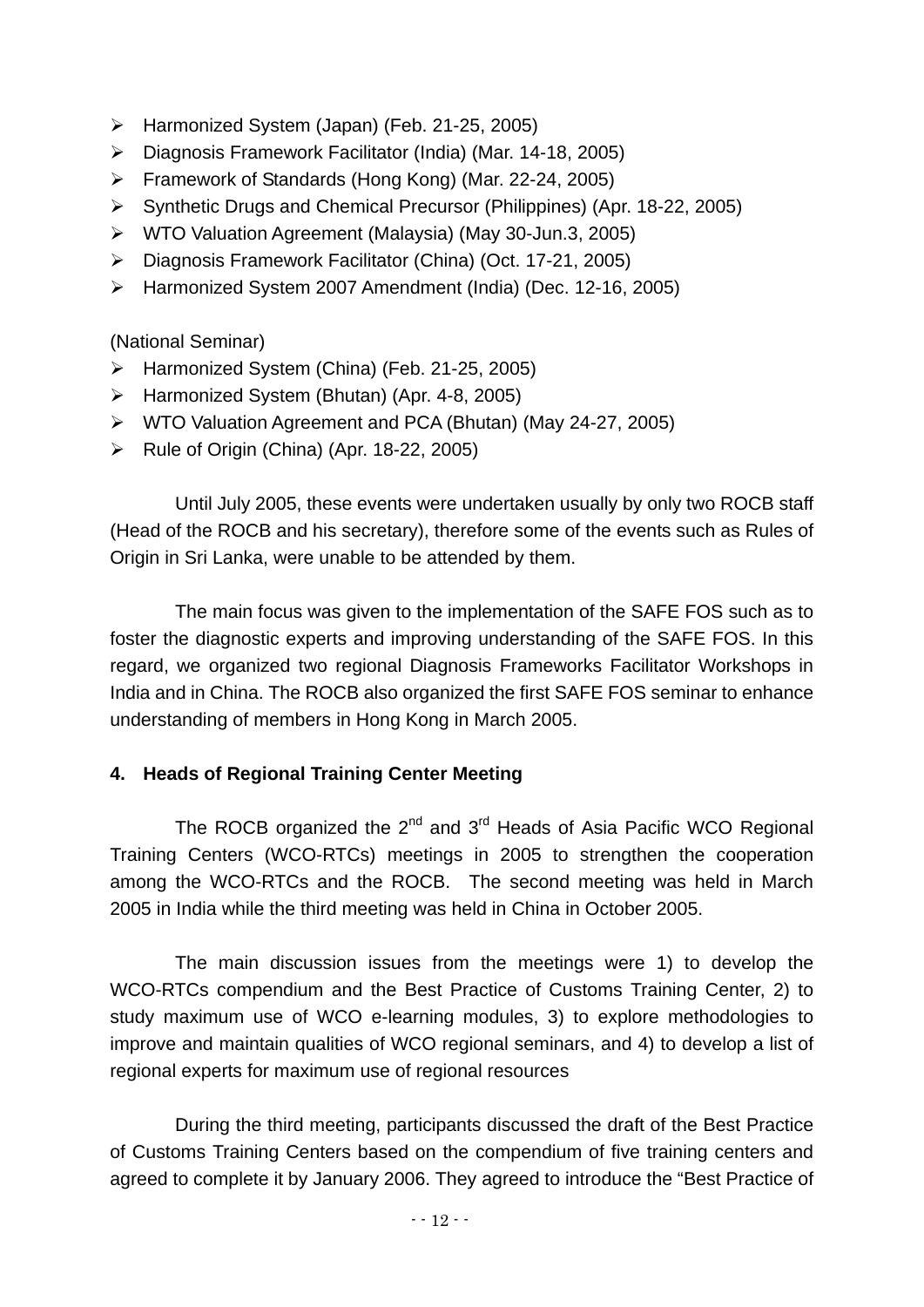Customs Training Center" to regional members through the WCO regional seminar on HRD to be held in Japan in March 2006, in which anticipated the participation of senior officials on Human Resource Development/Management from members.

Heads of the WCO-RTCs meeting added value by inviting representatives from UNEP and WCO-RTC in South Africa to its third meeting. UNEP has promoted "Green Customs Initiative" - combating environment crime. Participants agreed to explore further cooperation with UNEP. A representative from South Africa attended the meeting to learn the activities of Asia Pacific Region, which became a good model for inter-regional cooperation for capacity building.

## **5. Partnership with Donors**

Recognizing that donors institutions have been providing many Customs related capacity building initiatives, the ROCB tried to participate positively in meetings, seminars and workshops organized by donors in order to deepen mutual understanding and develop a strong partnership with them.

In relation to the role of the ADB, the head of the ROCB, along with the Deputy Secretary General of the WCO visited the ADB again in March 2005 The DSG and the head of the ROCB attended the seminar on Port Security and had a series of meetings with senior executives of the ADB including the President, Vice President, and Director Generals of each regional Directorate.

Consequently several concrete activities were organized by the both parties, including the joint seminar on "Trade Facilitation and Single Stop Inspection" for Central Asian Customs and Mongolia and China Customs, held in Bangkok from 27 to 29 July 2005.

The ROCB also developed a close cooperation with the then ADB Mekong Directorate. Six countries namely Cambodia, China, Laos, Myanmar, Thailand and Viet Nam along the Mekong River have committed to facilitate border trade including simplifying and modernizing Customs procedures supported by the ADB. The ROCB and ADB had several meetings to explore future cooperation. The ROCB joined the ADB study mission on GMS and provided appropriate advice.

In 2005, meaningful progress was made in the area of cooperation with donors. The ROCB received more than 15 invitations from various donors to attend meetings and seminars in its capacity as Customs expert. By attending seminars and meetings, the ROCB developed good relationships with such international or regional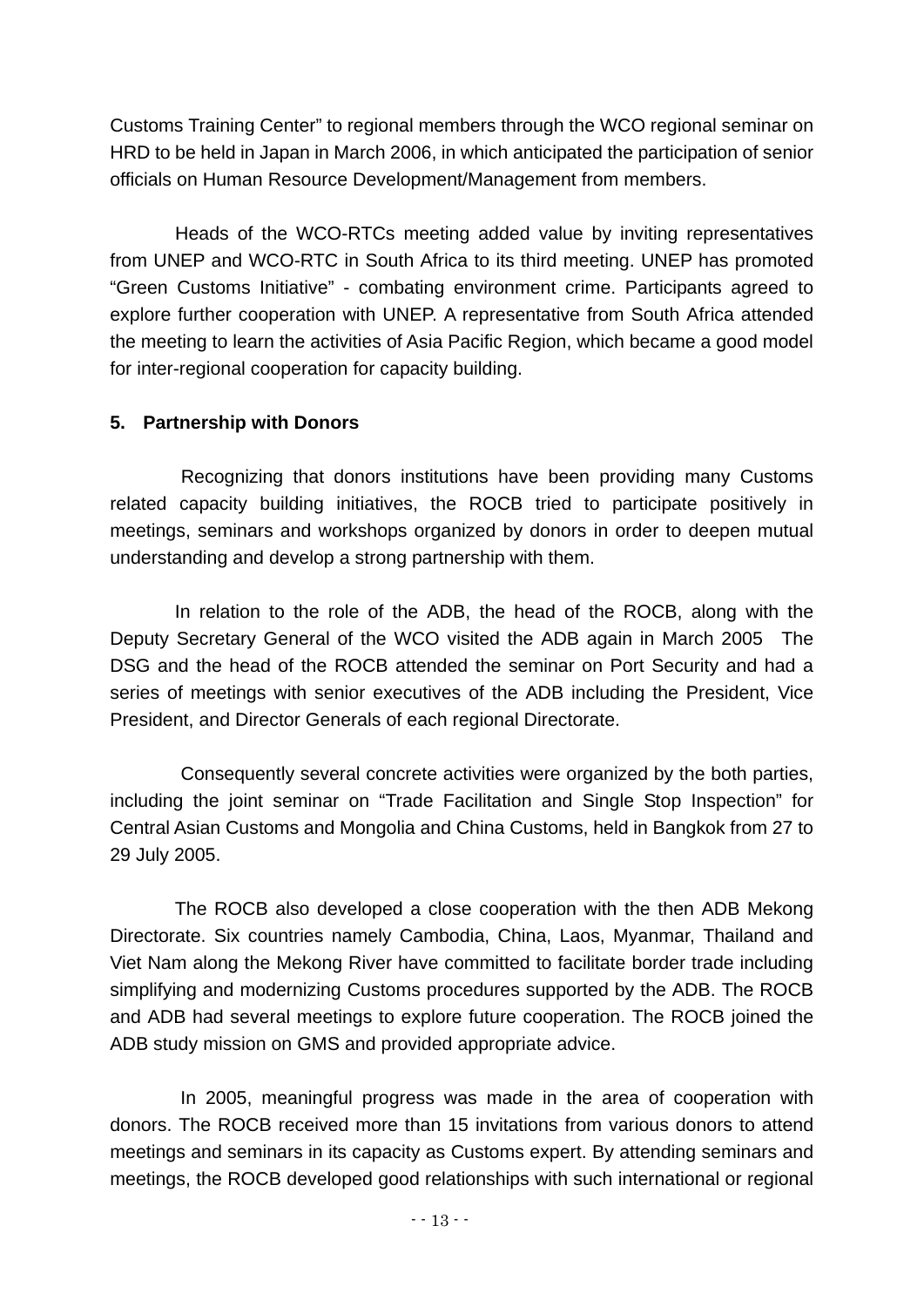organizations and gained useful information on modernization of Customs and trade facilitation. Among others, the ROCB would like to underline the Integrity seminar in the Philippines hosted by US-Aid which was the first activity for the ROCB sponsored by another institution. Following the Philippines seminar, the ROCB received financial assistance from the World Bank to attend workshops in Cambodia and Viet Nam.

## **6. Cooperation with other institutions**

The ROCB has also tried to improve cooperation with other international and regional institutions such as ASEAN and APEC. The ROCB was invited to attend the ASEAN training centers meeting and discussed possible cooperation on capacity building activities in the ASEAN area. Vice-versa, the ROCB invited the ASEAN secretariat to the WCO Regional Seminar on Rules of Origin.

The ROCB and APEC SCCP have organized three joint seminars on Time Release Study (TRS) in Malaysia, Thailand and Indonesia. The WCO expert explained the outline of the WCO TRS guidebook and the ROCB presented the regional best practice of the TRS.

- $\triangleright$  Malaysia (April 2005)
- $\triangleright$  Thailand (April 2005)
- $\triangleright$  Indonesia (May 2005)

## **7. Personnel of the ROCB**

In the area of the personnel of the ROCB, Japan Customs provided a second staff member to the ROCB. Ms. Yoko Odashima started her tasks as deputy head of the ROCB in July 2005. Because of her energetic participation ROCB was able to further expand its activities to meet the expectations of stakeholders.

## **8. e-newsletter**

To materialize a philosophy, to be a "Visible" by stakeholders, the ROCB published an e-newsletter and disseminated it to all members in Asia Pacific as well as the WCO Secretariat to provide information in a timely manner. The ROCB published the e-newsletter five times in 2005 and received several positive responses from Members.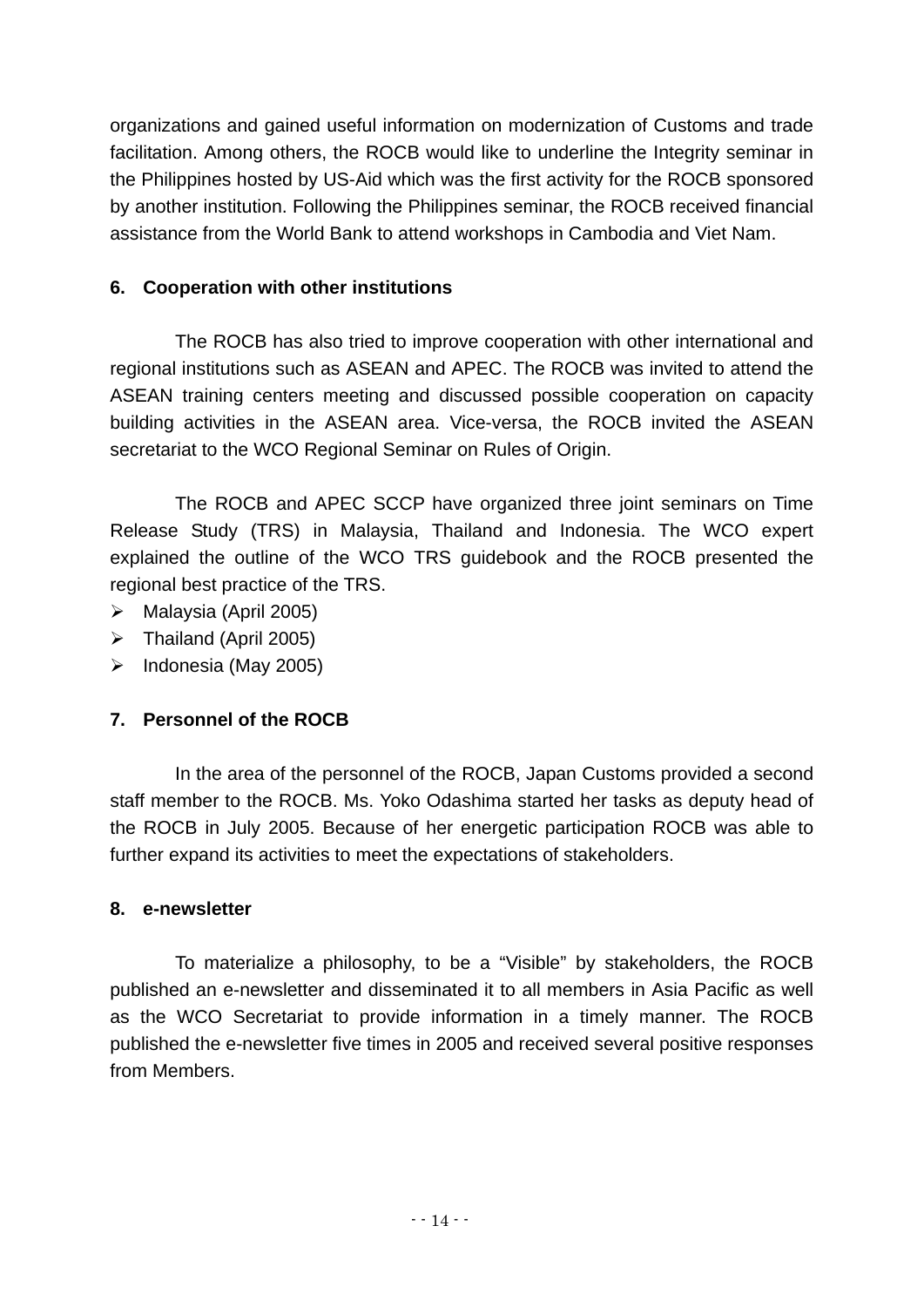## **IV. Activities in 2006**

## **1. Policy and Strategy of the Third year**

The third year of the ROCB started with a more systematic approach than previous periods. We had the Regional Strategic Plan 2005-2006 (RSP 2005-2006), the ROCB Strategic Plan 2005-2006 and Annual Action Plan 2006.

The ROCB changed the basic philosophy from "Visible" to "User-Oriented" because our activities were gradually being recognized and appreciated by Members, WCO Secretariat and donor institutions over the past year and three months of activities. The ROCB then decided to focus on the needs of stakeholders of the ROCB including recipient Members, WCO Secretariat, donor institutions and other regional and international bodies.

Consequently the implementation of SAFE FOS and Columbus Program was set as the first priority area for the ROCB's activities in 2006.

## **2. Implementation of SAFE FOS**

## **2.1 Columbus Program Phase I (Diagnosis)**

The WCO Secretariat announced it would commence a Columbus Program to support Members to the implementation of the SAFE FOS in January 2006. The WCO and ROCB conducted nine (9) diagnostic missions in 2006. The ROCB sent regional experts who were accredited by the WCO Secretariat to five diagnostic missions including two ROCB experts among 9 missions conducted in the region. The ROCB had offered to provide further contribution by sending experts from the region; however, the offer was declined by the Secretariat due to a number of reasons such as the limited number of members of each mission.

- ¾ Cambodia: January 30 to February 10
- $\triangleright$  China: March 13 to 24
- $\triangleright$  Mongolia: April 3 to 14
- $\triangleright$  Viet Nam: June 5 to 16
- $\triangleright$  Philippines: July 31 to August 11
- ¾ Maldives: September 4 to 15
- ¾ India: November 6 to 17
- $\triangleright$  Malaysia: December 4 to 15
- ¾ Hong Kong: December 4 to 15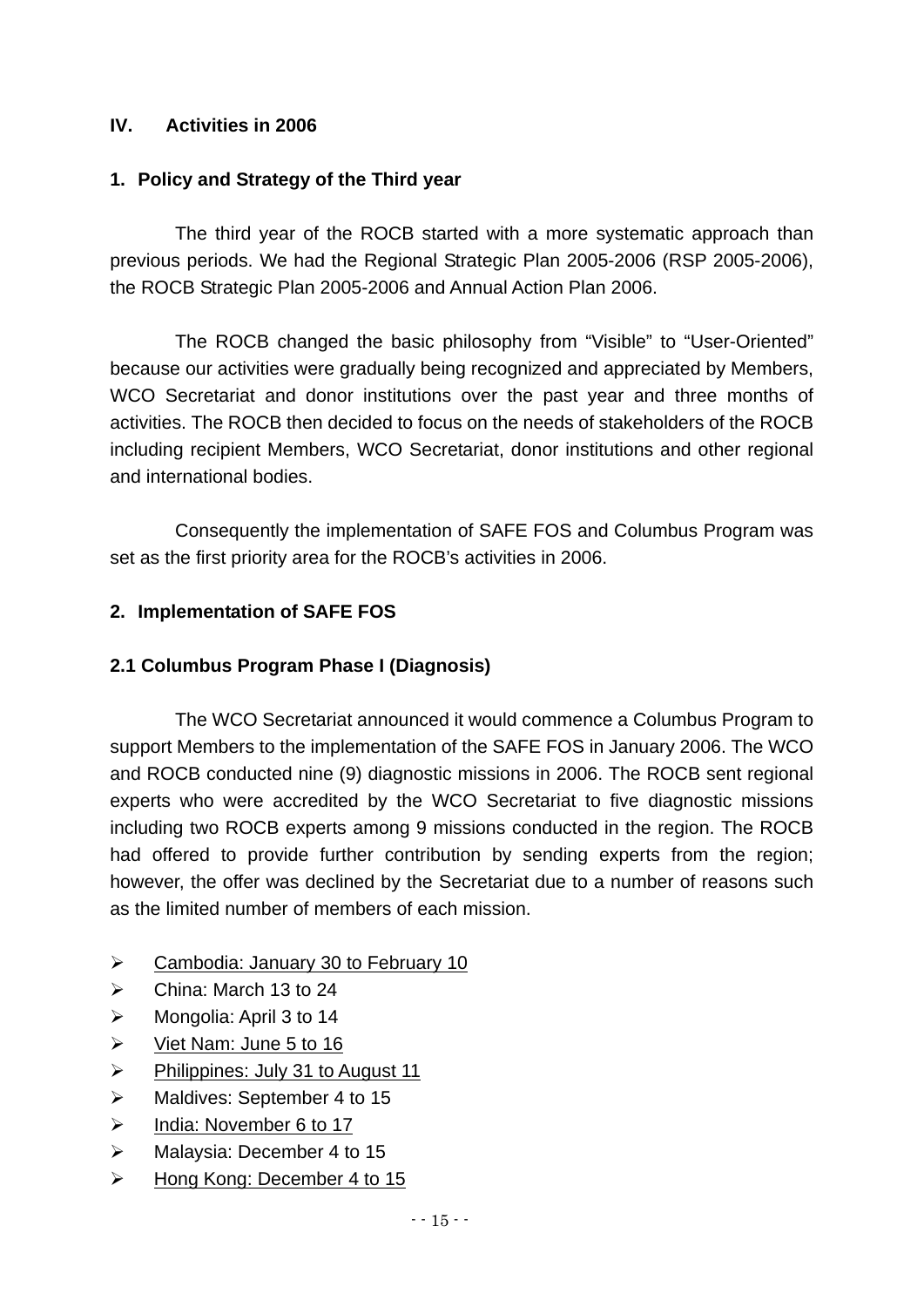(Note: Underline shows the missions that regional experts joined)

Each diagnostic team visited a member Customs administration for two weeks and undertook meetings with Customs' executive officers, other government agencies, Minister/Vice Minister, and stakeholders such as Customs brokers, import/export, shipping lines and chambers of commerce. At the end of the each mission, the diagnostic team submitted a draft report to the Director General.

Through the above-mentioned diagnostic missions, the WCO and ROCB found several common issues in the Asia Pacific Region. The issues identified through the analysis of the 9 diagnostic reports by the end of 2006 were:

- ¾ Management skills such as Change Management, Project Management, Strategic Management and Risk Management should be enhanced.
- $\triangleright$  Most countries have in principle a scheme which offers preferential treatment to specific traders or types of goods (concept of AEO exists); however parameters for these scheme are largely revenue driven
- ¾ Many countries have a high level of computerized clearance system; however, because of the lack of IT engineers they do not maximize the benefit of the computerization of Customs
- $\triangleright$  Risk Management is applied largely but some countries applied it only at tactical level or only on the revenue side

## **2.2 Columbus Program Phase II (Action Planning and Implementation)**

(Regional Workshop for Developing tools for Action Planning)

To support members for developing the strategic action plans based on the WCO diagnostic recommendations, the ROCB in collaboration with the WCO Secretariat organized the "Workshop on Developing Tools for Implementation Action Plans" in Shanghai, China from 10 to 12 October 2006. Several tools were tested during the workshop and participants learned how to apply these new tools.

## (Development action plans in Maldives)

In response to the request from the Minister of State, Maldives Customs, the ROCB organized the "Action Plan Development Workshop" in the Maldives from 18 to 23 December 2006. The workshop consisted of three steps; 1) problem analysis, 2) development of a logical frame (Logframe), and 3) development of an action plan. The workshop was attended by 16 executive officers from their headquarters. They analyzed the WCO recommendations and tried to identify what the core issues were behind the diagnostic recommendations. Then they developed a Program Logframe, and finally, they developed a draft action plans based on one core issue identified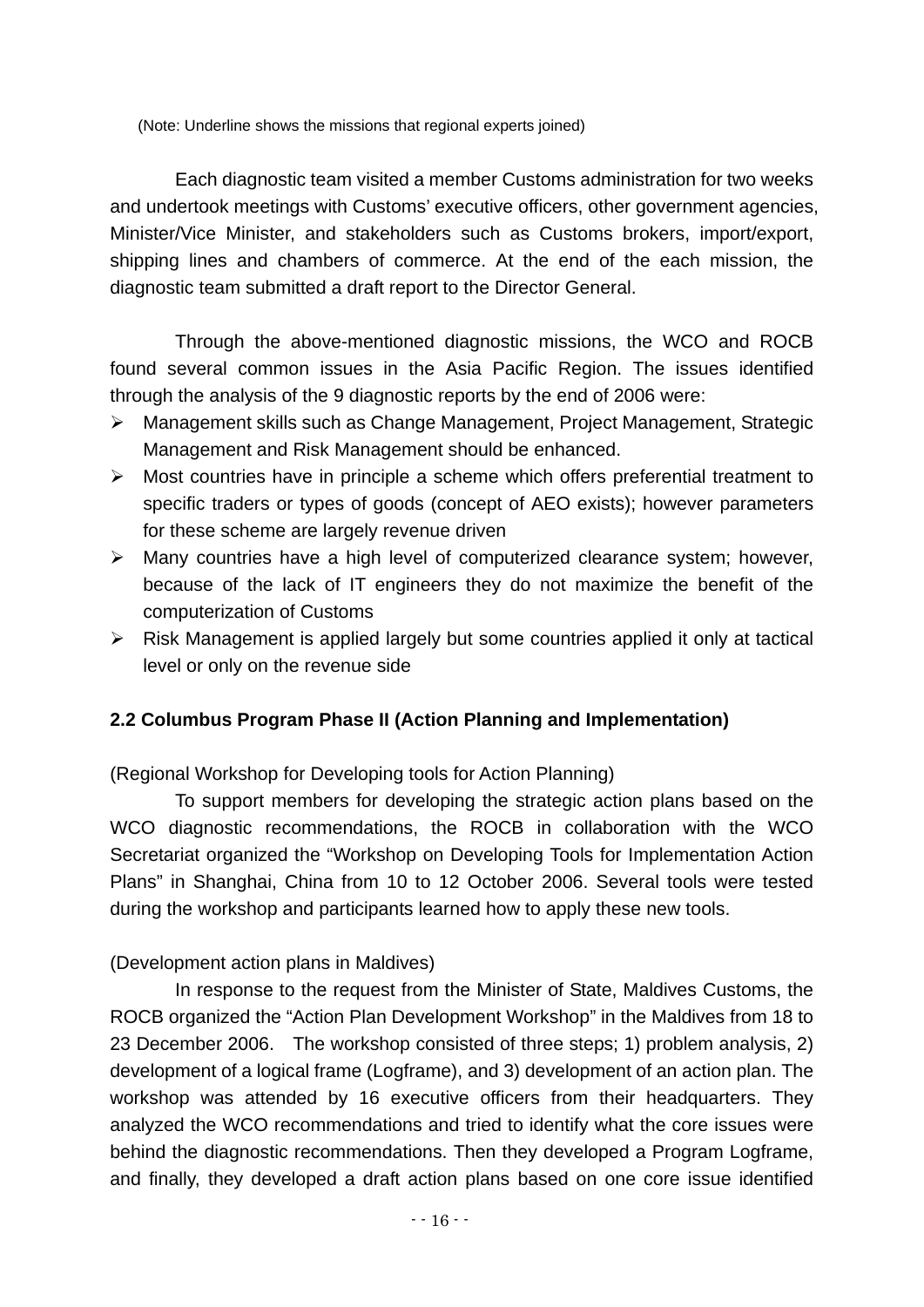through the problem analysis as example of the action plan. These were the first Phase II activities in Asia Pacific.

#### **2.3 Foster the Diagnostic Expert**

Furthermore, in response to the request from the Japan Customs, the ROCB and the WCO sent experts to a Diagnosis Framework Workshop held in Japan from 11 to 15 December 2006, which was held by voluntarily sponsorship by Japan Customs. Customs officers from Australia, New Zealand and Oceanic Customs Organization also attended the workshop. We added another 10 experts to the list of experts to the pool in the region.

#### **3. Technical Assistance**

Providing necessary technical assistance to members is one of the core activities for the ROCB; therefore the ROCB in collaboration with the WCO Secretariat and host Customs administrations organized six WCO regional seminars, and five national seminars using the CCF Japan funds in 2006.

To enhance the quality of regional seminars and the effective application of the WCO tools, the ROCB organized a new type of regional seminar; that is, a blended seminar of the WCO e-learning and class room lessons. The ROCB requested participants to complete WCO e-learning modules on HS and HS 2007 before arrival at the seminar so that participants had a standard knowledge. However, nearly 50% of the participants accessed less than 5% of the module because of poor IT infrastructure in developing members. This trial workshop revealed the weakness of the WCO e-learning. Names of seminars and workshops are as follows:

(WCO Regional Seminar under CCF Japan)

- ¾ WCO Framework of Standards (Malaysia) (February 21-24, 2006)
- ¾ Human Resource Development (Japan) (March 7-10, 2006)
- ¾ WCO Data Model (India) (April 3-8, 2006)
- ¾ CEN Application (Malaysia) (June 12-16, 2006)

¾ Combating on Synthetic Drugs and Chemical Precursor (China) (August 22-24, 2006)

¾ HS 2007 Amendment and e-learning (Malaysia) (November 13-18, 2006) (National Seminar under CCF Japan)

- ¾ WTO Valuation Agreement and PCA (Pakistan) (January 27-February 3, 2006)
- ¾ WTO Valuation Agreement and PCA (Bangladesh) (March 20-24, 2006)
- ¾ CEN Application (Viet Nam) (April 17-21, 2006)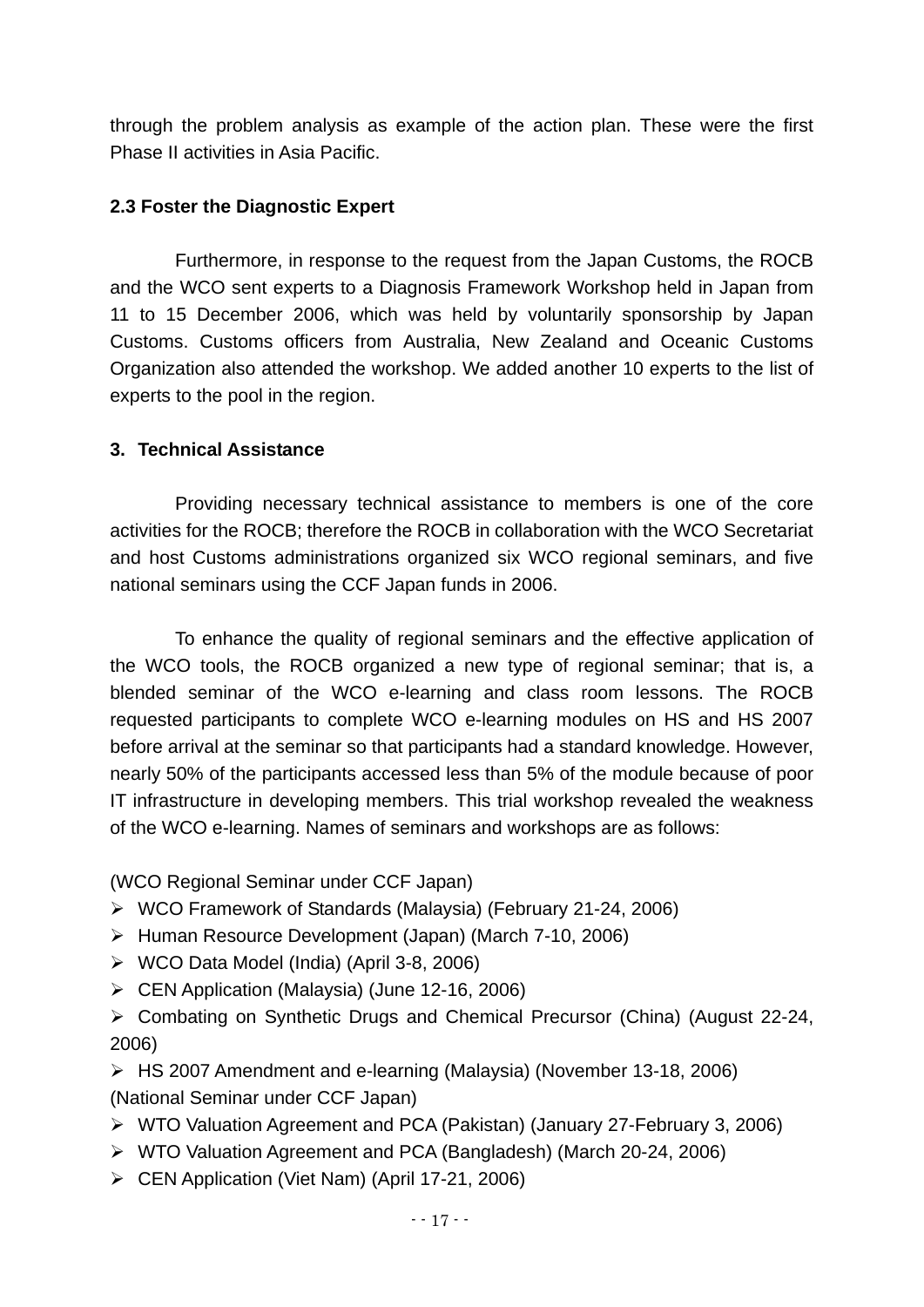- $\triangleright$  HS 2007 Amendment (Fiji) (May 1-5, 2006)
- ¾ Revised Kyoto Convention (Mongolia) (September 18-22, 2006)

## **4. Heads of the RTC Meeting**

The ROCB organized the 4<sup>th</sup> Heads of Asia Pacific WCO Regional Training Centers (WCO-RTCs) meetings in Japan in March 2006 to strengthen the cooperation among the WCO-RTCs and the ROCB. The meeting agreed the compendiums of the five training centers and developed the best practice of the Customs training center. The Best Practice and Compendiums were submitted to the WCO High Level Capacity Building Meeting held in May 2006 and they were highly appreciated by participants. The Best practice and five compendiums are uploaded on the ROCB web-site.

## **5. Partnership with donors**

Recognizing that international or regional donor institutions have been providing many Customs related capacity building initiatives, the ROCB positively participated in seminars and meetings organized by them in order to deepen mutual understanding and to develop a strong partnership with them.

The highlight of the partnership with donors in 2006 was the organizing of the ADB and ROCB joint Heads of the GMS (Greater Mekong Sub-region) Customs Meeting in September 2006. Delegates from Cambodia, China, Laos, Thailand and Viet Nam attended the meeting and discussed the facilitation measures at land borders including the adoption of the Revised Kyoto Convention, Framework of Standards, and the ADB Cross Border Transport Agreement. Participants decided to organize the meeting annually to improve trade facilitation at borders among them.

The ROCB and ADB also organized another joint meeting in Tokyo, "Forum on Trade Facilitation and Customs Reform and Modernization" for Central Asian Customs, and Afghanistan, Mongolia and China Customs, to provide WCO tools and experience of advanced Customs administrations.

 In addition, the ROCB attended many regional seminars and meetings organized by UN organizations, the World Bank and other donor institutions. Through the activities, the ROCB has developed good relationships with such institutions and gained useful information on modernization of Customs and trade facilitation. The ROCB received some financial assistance from donors to attend their activities. The seminars and meetings are as follows: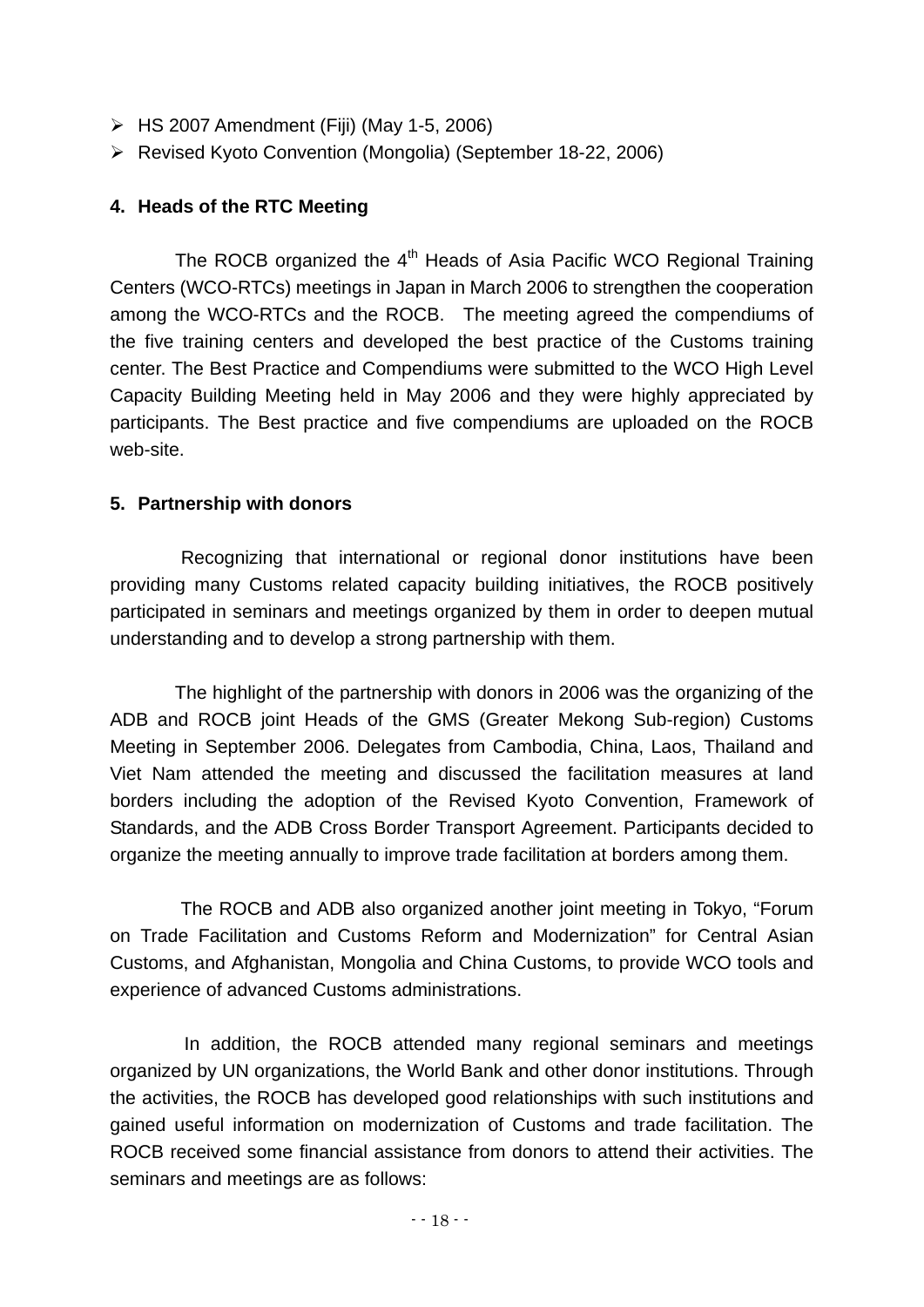## **(ADB)**

- ¾ ADB Port Security Meeting (Philippines) (March 24, 2006)
- ¾ ADB GMS Seminar on Risk Management (Cambodia and Viet Nam)(July 10-14, 2006)
- ¾ ADB BIMP-EAGA Customs, Immigration, Quarantine and Security Meeting (Philippines) (August 21-22, 2006)

## **(United Nations)**

- ¾ UNEP/SIDA Ozone Officer and Customs Cooperation Workshop (Thailand) (May 17-20, 2006)
- ¾ ILO hosted Workshop on Securing the Integrity of CTU Movements in the Supply Chain (Singapore) (June 21-22, 2006)
- ¾ UNEP Partner's Forum of International Enforcement Organizations on Combating Environment Crimes (Thailand) (July 28, 2006)
- ¾ UNDP/UNESCAP ARTNeT Consultative Meeting on Trade Facilitation and Regional Integration (Thailand) (August 17-18, 2006)
- ¾ UNEP hosted National Seminar on Interaction program on Facilitating Effective Implementation of MEAs (Multilateral Environment Agreements) (Nepal) (September 19-22, 2006)
- ¾ UNESCAP Expert Group Meeting on Evaluation of Study on Legal Regimes for Transport Facilitation (Thailand) (October 26-27, 2006)
- ¾ UNESCAP Second Regional Meeting for Landlocked and Transit Countries (Thailand) (October 30 – November 1, 2006)
- ¾ International Conference on Closing the Gap in Planning and Implementation of e-Government in the Asia Pacific hosted by UNESCAP (Philippines) (November 27-29, 2006)

## **(World Bank)**

- ¾ World Bank Mission on Trade Facilitation (Laos) (October 16-20, 2006) **(JICA)**
- ¾ Customs Risk Management Meeting (Cambodia) (March 5-6, 2006)
- ¾ JICA-ASEAN Regional Cooperation Meeting (Myanmar) (April 20, 2006)
- ¾ Sub-regional Workshop on Customs Risk management (Thailand) (July 13-14, 2006)

## **(Red-Cross)**

¾ International Disaster Response Laws, Rules and Principle (Malaysia) (December 12-13, 2006)

## **(ITC)**

¾ Workshop on optimizing Viet Nam's position with respect to key multilateral treaties affecting trade (Viet Nam) (October 9-10, 2006)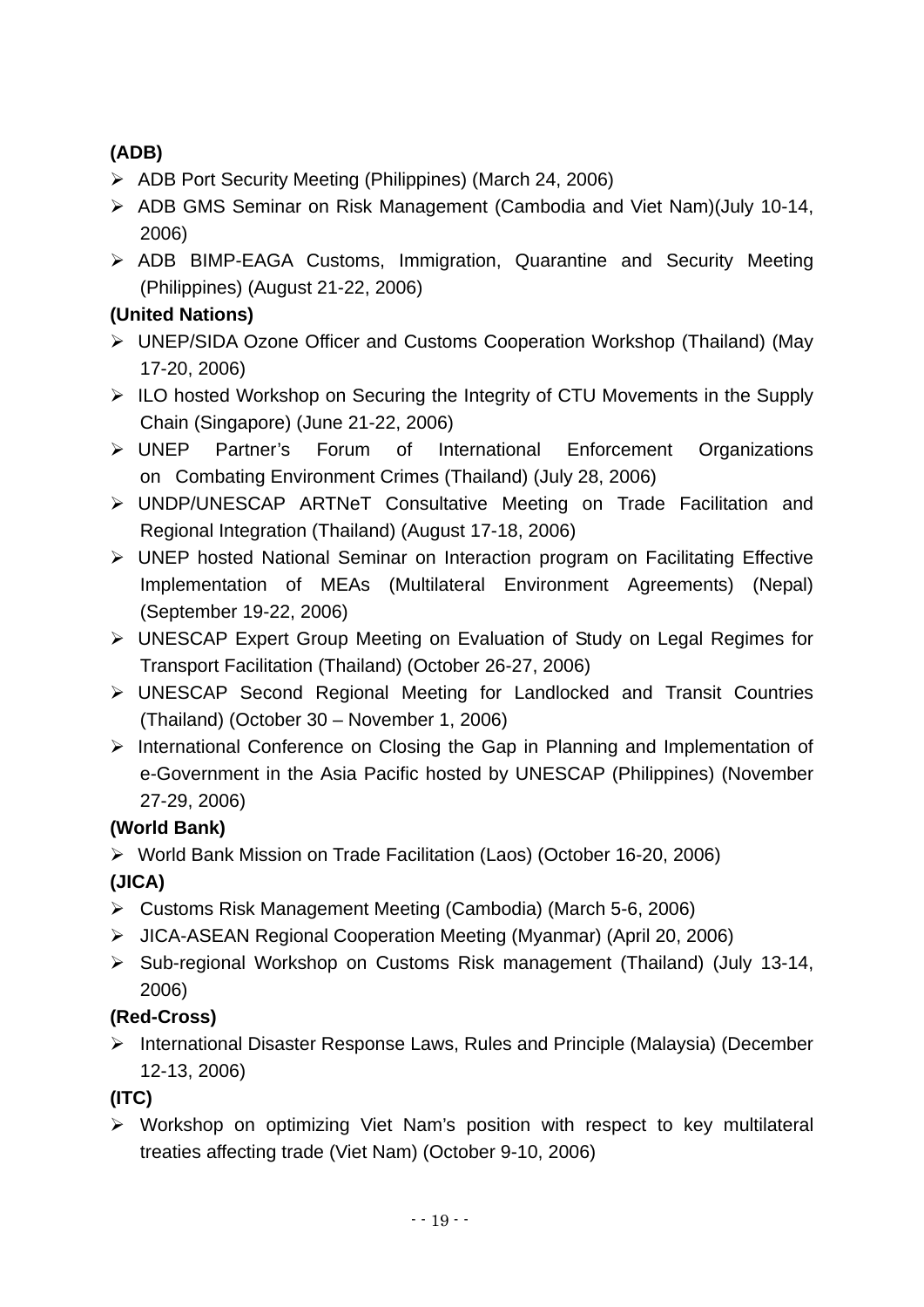#### **6. Personnel of the ROCB**

In the area of the personnel of the ROCB, 2006 was the epoch-making year for the ROCB. ROCB accepted two Thai officials in July and a Customs official from Korea in December while the secretary left the office in March 2006. By the end of 2006, the ROCB expanded from three to five staff.

## **7. ROCB in other region**

2006 was also epoch-making year for the ROCB. ROCB Eastern and Southern Africa (ESA) Region was established in Nairobi, Kenya, and ROCB Middle East and Northern Africa (MENA) Region was established in Dubai, UAE respectively

#### **V. Activities in 2007**

#### **1. Policy and Strategy for Fourth year**

In line with the decision of the Regional Contact Point Meeting, the one year expansion of the Regional Strategic Plan, the ROCB expanded our two year strategic plan to a three year strategic plan (2005-2007). At the same time, we added a  $4<sup>th</sup>$  Pillar into our strategic plan, that is, "Develop communication and coordination with Members". Under this pillar, we decided to add "Study and Research" function and develop and distribute "Regional Best Practice Report".

We decided to keep the basic philosophy "User-Oriented" to meet needs of our stakeholders. We also decided to make the implementation of SAFE FOS and Columbus Program as a center of the ROCB's activities in 2007.

## **2. Implementation of SAFE FOS**

#### **2.1 Diagnosis**

Another six (6) diagnostic missions were dispatched in 2007. ROCB joined three missions including attending a leader of the mission to Bhutan. Experts from Japan, New Zealand and Australia also joined three missions. As a result regional experts joined five mission of six missions undertaken in 2007. This showed that the regional experts, including ROCB experts, were fully utilized for WCO diagnosis activity.

| January 15 to 26, 2007 |
|------------------------|
|------------------------|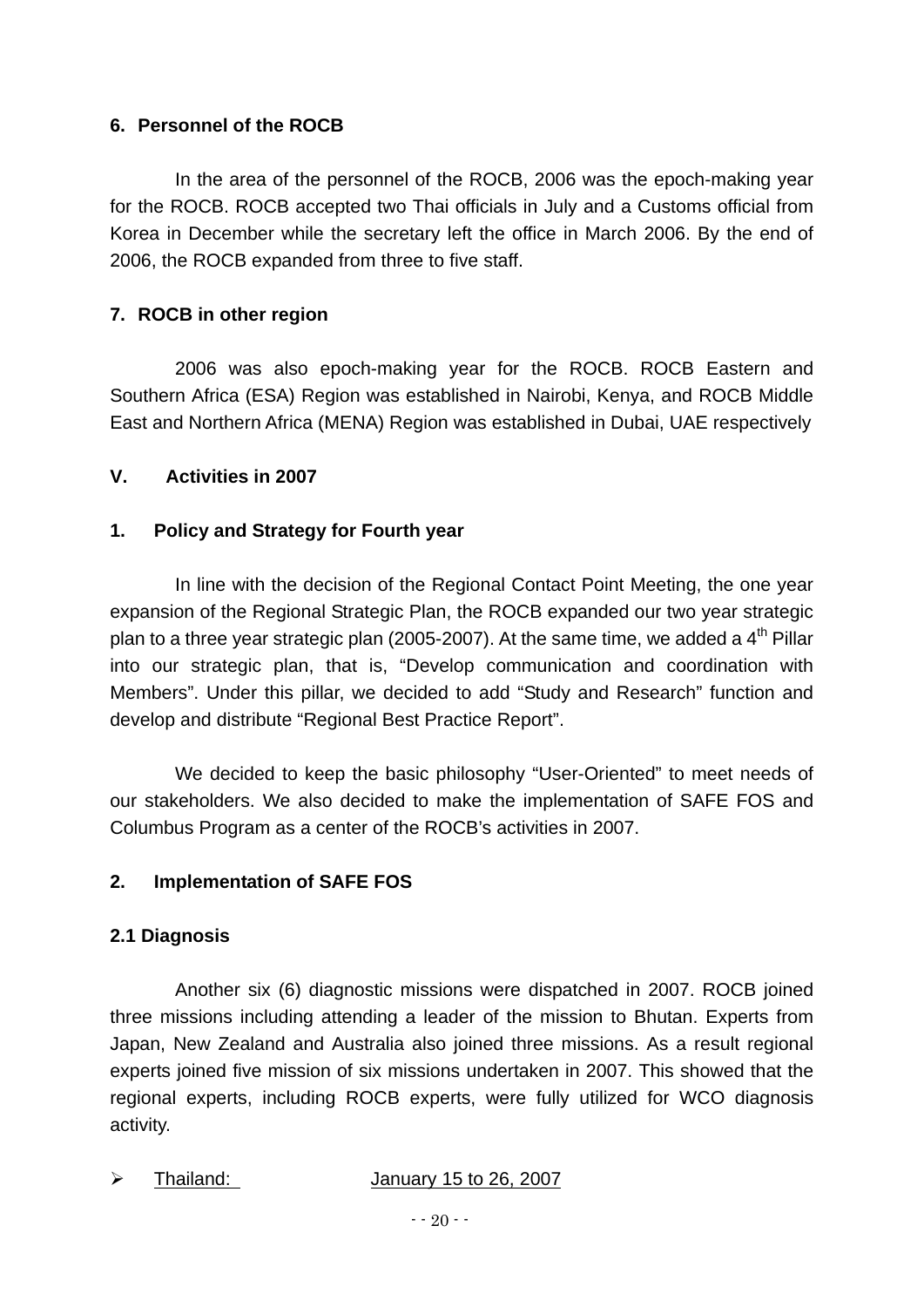| $\triangleright$ | Sri L <u>anka:</u>      | March 19 to 30, 2007    |
|------------------|-------------------------|-------------------------|
| $\triangleright$ | Bhutan:                 | May 14 to 25, 2007      |
| $\triangleright$ | Papua New Guinea:       | May 7 to 21, 2007       |
|                  | $\triangleright$ Nepal: | June 4 to 15, 2007      |
| ≻                | Iran:                   | September 1 to 13, 2007 |
|                  |                         |                         |

(Note: Underlining represents the missions that included regional experts)

## **2.2 Action Plan Development**

In 2007, the ROCB focused on supporting Action Plan Development, Phase II of the Columbus Program, as well as conducting diagnosis. The ROCB organized five (5) national workshops in Malaysia, Thailand, Cambodia, Viet Nam and Papua New Guinea, to assist in the development of a strategic action plan based on the WCO diagnostic recommendations. The workshop consisted of clarification of the WCO's recommendations, identification of core issues, and development of an action plan. The ROCB sent experts to all five workshops and supported members in the development of an action plan.

| ➤                     | Malaysia:         | April 9 to 13, 2007     |
|-----------------------|-------------------|-------------------------|
|                       | Thailand:         | May 9 to 11, 2007       |
| $\triangleright$      | Cambodia:         | May 28 to June 1, 2007  |
| $\triangleright$      | Viet Nam:         | August 7 to 10, 2007    |
| $\blacktriangleright$ | Papua New Guinea: | December 13 to 14, 2007 |
|                       |                   |                         |

(Note: Underlining represents the missions conducted by the ROCB expert)

## **2.3 Other Activities for support SAFE FOS**

Organized regional seminars related to the implementation of SAFE FOS

To support the implementation of the SAFE FOS, the ROCB organized the following four regional workshops related to the SAFE FOS implementation. Through the regional trend and pattern report by the WCO it was revealed that management areas, including change management and project management, is weak and needed improvement in Asia Pacific. As a consequence, the ROCB, in cooperation with the WCO and the Thai Customs Department, organized the WCO Regional Seminar on Development in Customs Management in Bangkok, Thailand.

- ¾ Implementation of FOS Follow-up (HK) (February 13 to 16, 2007)
- ¾ Customs Management Development (Thailand) (March 6 to 9, 2007)
- $\triangleright$  Integrity (Malaysia) (May 21 to 25, 2007)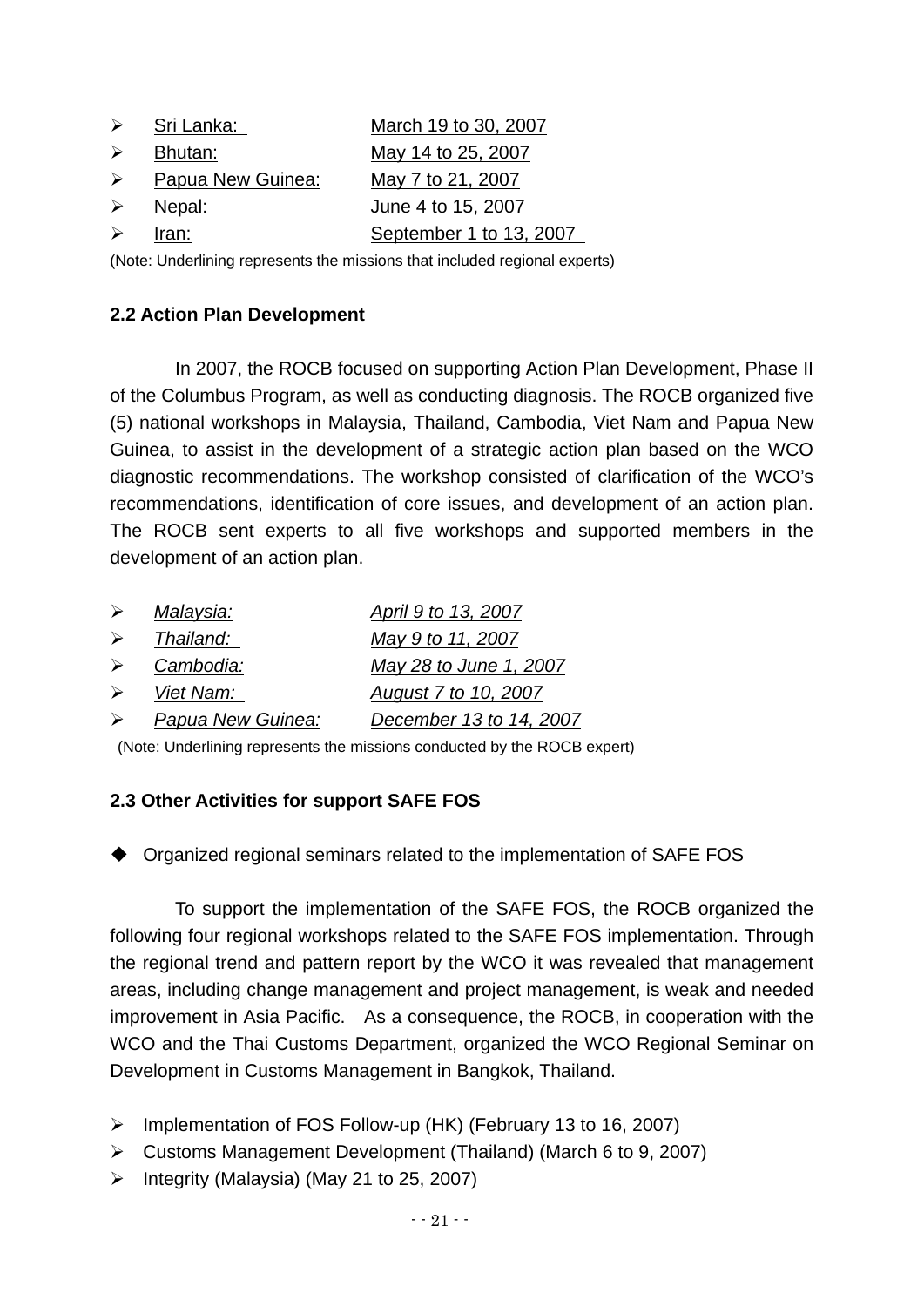¾ FOS and Revised Kyoto Convention (Fiji) (August 20 to 24, 2007)

## ◆ Support WCO World Cap project

The WCO started a new initiative called "World Cap" to develop a capacity building database to provide better and more targeted capacity building activities in the future. In response to the WCO's request, the ROCB encouraged members to submit the questionnaire to the WCO.

## **3. Technical and Management Assistance**

The ROCB in collaboration with the WCO and the host Customs administration organized eight WCO Regional seminars using the CCF Japan Fund during 2007. Highlight of this area was receiving financial support from donors to organize two regional seminars. ADB and Commonwealth Secretariat provided financial support to Regional Seminar on Trade Facilitation and Integrity respectively. Titles of seminars and workshops are as follows:

- ¾ Implementation of FOS Follow-up (HK) (February 13-16, 2007)
- ¾ Trade Facilitation (Japan) (February 13-15, 2007)
- ¾ Customs Management Development (Thailand) (March 6-9, 2007)
- ¾ IPR Border Enforcement (Japan) (March 12-16, 2007)
- ¾ Integrity (Malaysia) (May 21-25, 2007)
- ¾ Customs Valuation (China) (June 4-8, 2007)
- ¾ FOS and Revised Kyoto Convention (Fiji) (August 20-24, 2007)
- ¾ Fight against Commercial Fraud (India) (August 20-24, 2007)

To provide better regional training the ROCB organized the Heads of WCO RTC Asia Pacific meeting in Malaysia on 13-14 November 2007. The meeting agreed to update the compendiums and compile best practice. The meeting also agreed to accumulate their expertise by developing Center of Excellence in Asia Pacific Region.

## **4. Partnership with donors**

As the profile of the ROCB increases among donors in the Asia Pacific, we have received more than 20 invitations and requests to send experts to seminars and workshops organized by donor institutions such as UNESCAP and UNEP.

The ROCB positively participated in those seminars, workshops and meetings to develop better partnerships with the institutions and to gain useful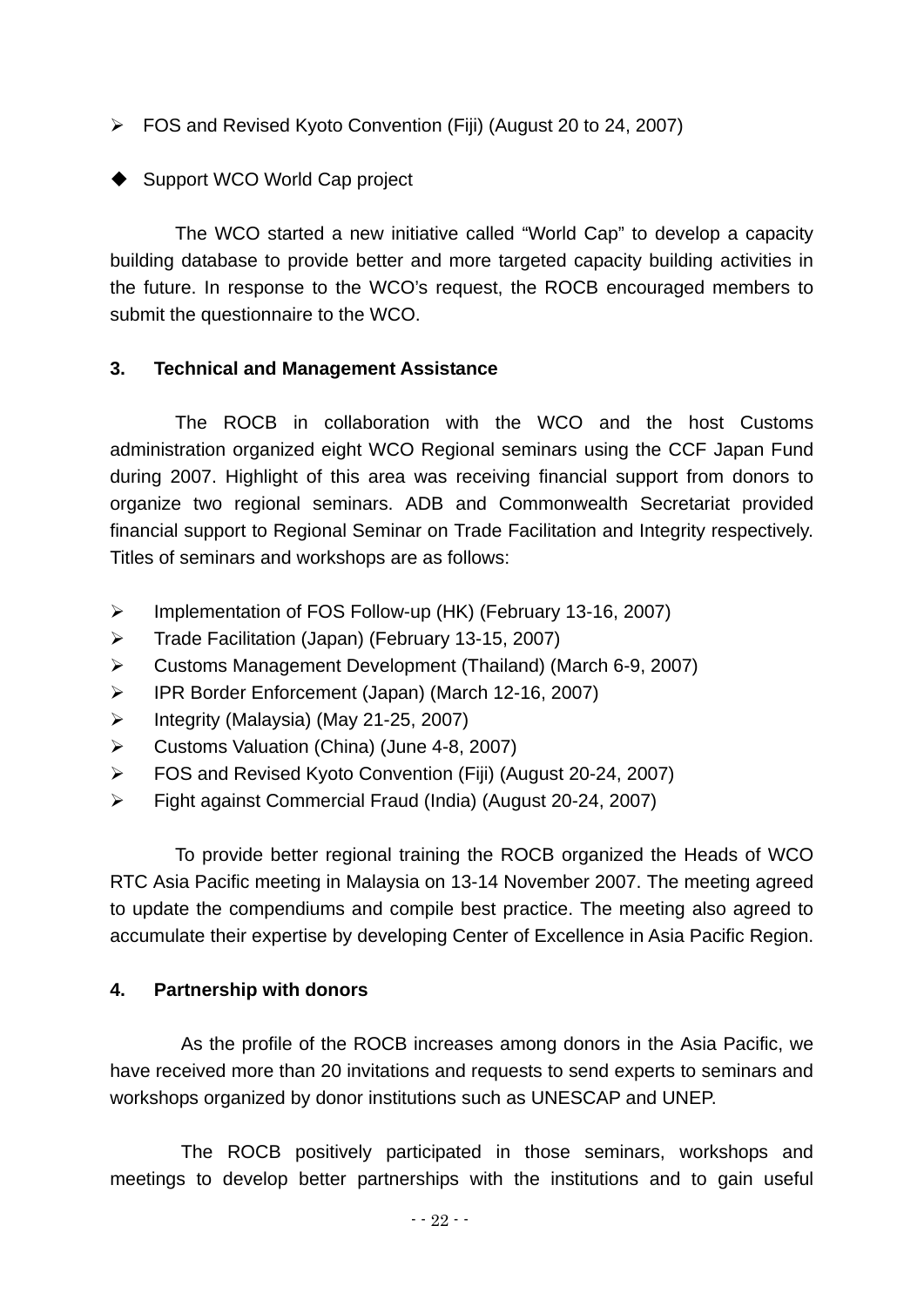information on Customs modernization and trade facilitation. Additionally, these institutions now have a good understanding of the Customs, WCO and ROCB activities in the Asia-Pacific. This mutual understanding is necessary for the development of strong partnerships. The ROCB received some financial assistance from donors to attend their activities.

## **5. Study and Research**

The ROCB started a new initiative "Identify regional best practices" to provide better information to members to support their modernization activities. As the first report, in October 2007, the ROCB developed "the Study on Best Practice on Time Release Study" in cooperation with China, Japan and Korea Customs. The report contained the methodology and utilization of the TRS of three countries. The report was introduced during the Regional Contact Point Meeting held in Goa, India, in October and was also distributed to members by e-mail. The new initiative was highly appreciated by members.

## **6. ROCB Personnel**

In the area of the personnel of the ROCB, one official from China Customs was seconded to the ROCB in March 2007. The ROCB was composed of 6 officials including Head of ROCB. They are seconded from China, Japan (2), Korea and Thai (2) customs. This structure has been maintained since then.

## **VI. Activities in 2008**

## **1. Policy and Strategy for the Fifth year**

Since a New Regional Strategic Plan 2008-2011 was established the ROCB developed a new ROCB strategic plan 2008-2011 with four pillars mentioned (earlier (page 4)). The ROCB introduced a new basic philosophy "Result-Oriented" to conduct activities in 2008. Since October 2004, the ROCB has undertaken many activities to meet the needs of stakeholders including member Customs administrations; however at the same time we, the ROCB staff, have a dilemma, that is "The ROCB has conducted many seminars and workshops but what were the results? What kinds of achievement was derived through the ROCB activities?" To answer this question, we set the new basic philosophy "Result-Oriented" as our activities. We tried to gain the visible and concrete results through the ROCB's activities.

## **2. Implementation of the SAFE FOS**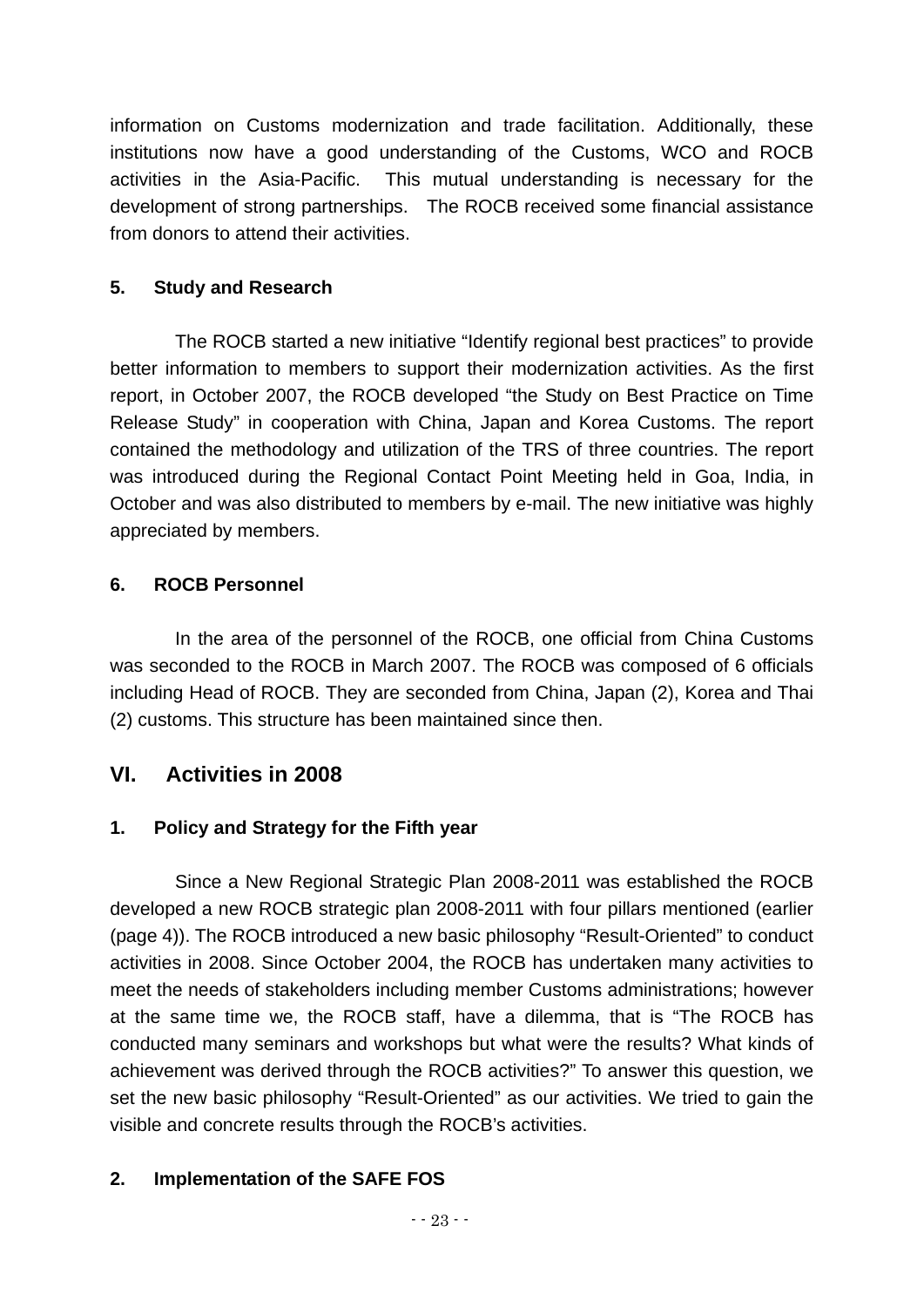## **2.1 Diagnosis**

The ROCB planned to conduct three diagnostic missions to Pakistan, Myanmar and Laos in cooperation with the WCO as required in its 2008 Action Plan. However, because of security issues in recipient countries and a comprehensive review of the Columbus Program by the WCO Secretariat, the ROCB was not able to conduct these missions. At the same time the WCO Secretariat conducted two diagnostic missions to Fiji and Macao, China in 2008.

- $\triangleright$  Fiji: February 18 to 29, 2008
- ¾ Macao China: March 17 to 28, 2008

(Note: Underlining represents the mission participated by the regional expert)

## **2.2 Action Plan Development**

In 2008, the ROCB organized two national workshops in Bhutan and Nepal to assist in the development of an action plan based on the WCO diagnostic recommendations. The ROCB expects Bhutan and Nepal will develop their action plan based on the national workshop.

- ¾ Bhutan June 2 to 6, 2008
- ¾ Nepal August 21 to 25, 2008

## **2.3 Regional Workshops**

To support the implementation of the SAFE FOS, the ROCB, in cooperation with host Customs administrations and the WCO Secretariat, organized regional seminars/workshops on:

- ¾ "Container X-ray Scanner Image Analysis Workshop" in Australia: 31 March to 4 April 2008,
- ¾ "AEO Seminar" in Thailand: 7 to 9 May 2008

¾ "Corporate Risk Management Seminar" in Hong Kong: 29 July to 1 August 2008 Three of them were designed by the ROCB based on the needs of Members and carried out as the first workshop in the world under the WCO scheme. This is the one of activities based on User-oriented and Result-oriented.

## **(Container X-ray)**

The objectives of the Container X-ray Scanner Image Analysis workshop were 1) to share operational experience on the use of container x-ray scanners, 2) to share know-how on the analysis of scanner images, and 3) to learn operational risk management methods to select containers to be scanned. Since the implementation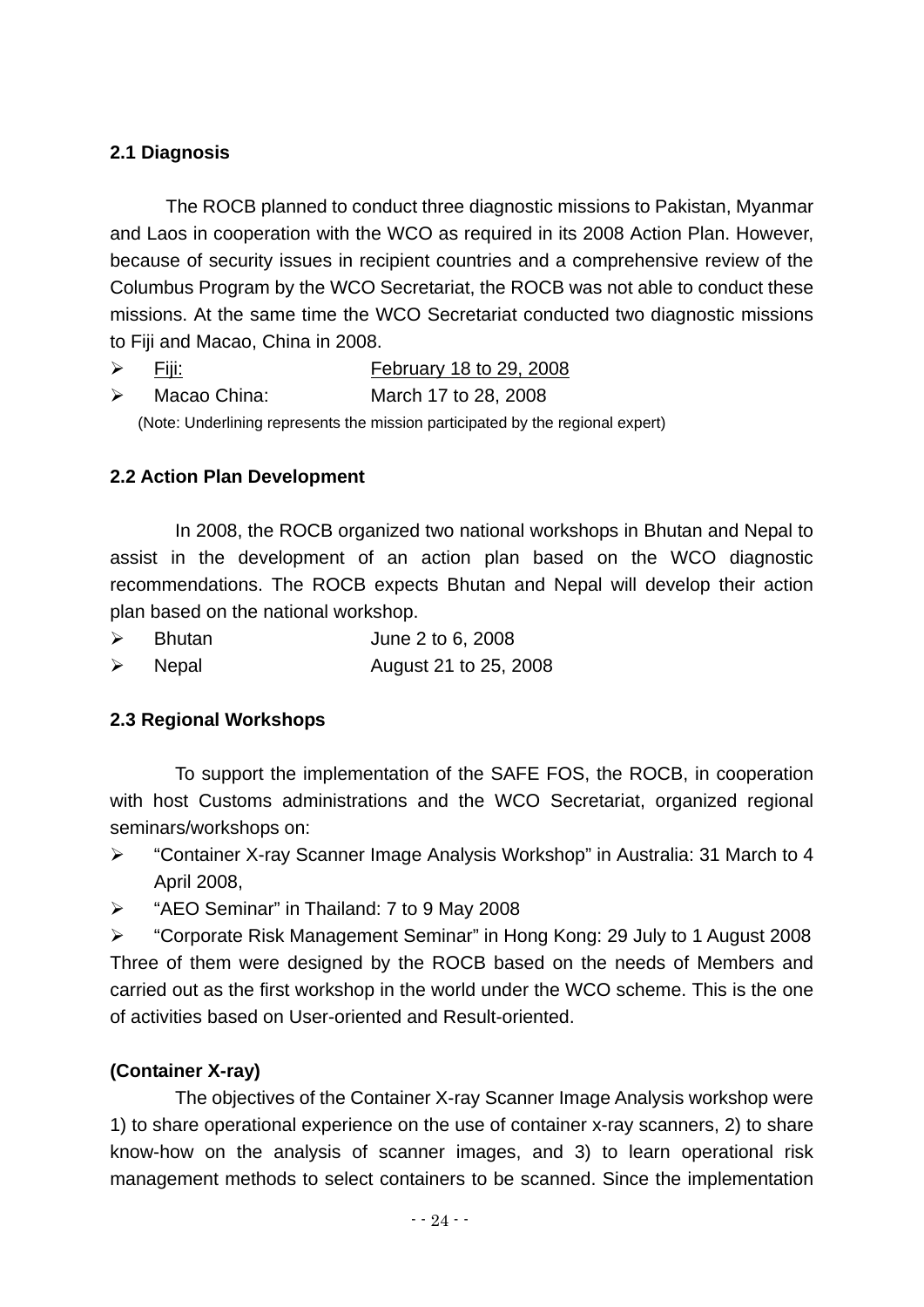of the SAFE FOS many Customs administrations have introduced or plan to introduce container x-ray scanners however many administrations have faced difficulties with effective and efficient usage of the scanner. Under such circumstance, the ROCB designed the program and asked the Australian Customs Service to host it because Australia Customs has lengthy experience and effective outcomes from using container x-ray scanners.

## **(AEO)**

The AEO Seminar was designed to share information among Members for the implementation of the AEO scheme. Australia, China, Japan, Korea, New Zealand and Malaysia made presentations about their AEO scheme and/or pilot projects based on the AEO guidelines. Participants shared their experiences as well as discussed how to introduce national AEO programs by analyzing the compliance and other risks of companies. Participants also attended the consultation session with the private sector to hear the voices of representatives of the private sector for the implementation of the AEO.

## **(Corporate Risk Management)**

The objective of the "Corporate Risk Management" seminar held in Hong Kong was to provide strategic management skills and knowledge to Members for the implementation of the SAFE FOS. The seminar covered many management areas such as strategic management, corporate governance, change management, project management and Customs integrity.

## **2.4 Implementation of the recommendation**

In response to a request from Maldives, the ROCB organized a Risk Management Workshop. As Risk Management was the first priority area in the Action Plan developed by Maldives Customs based on the WCO diagnostic recommendations, Maldives Customs requested the ROCB to support the establishment of Risk Management in the cargo selectivity area. Following the workshop conducted in March 2008 by experts from the ROCB and Japan Customs, Maldives Customs effectively introduced a cargo selectivity system in July 2008. This is a very good example of the implementation of WCO diagnostic recommendations by Members and Result-oriented activity of the ROCB.

## **3. Partnership with donors**

## **3.1 Donor Meeting in Cambodia**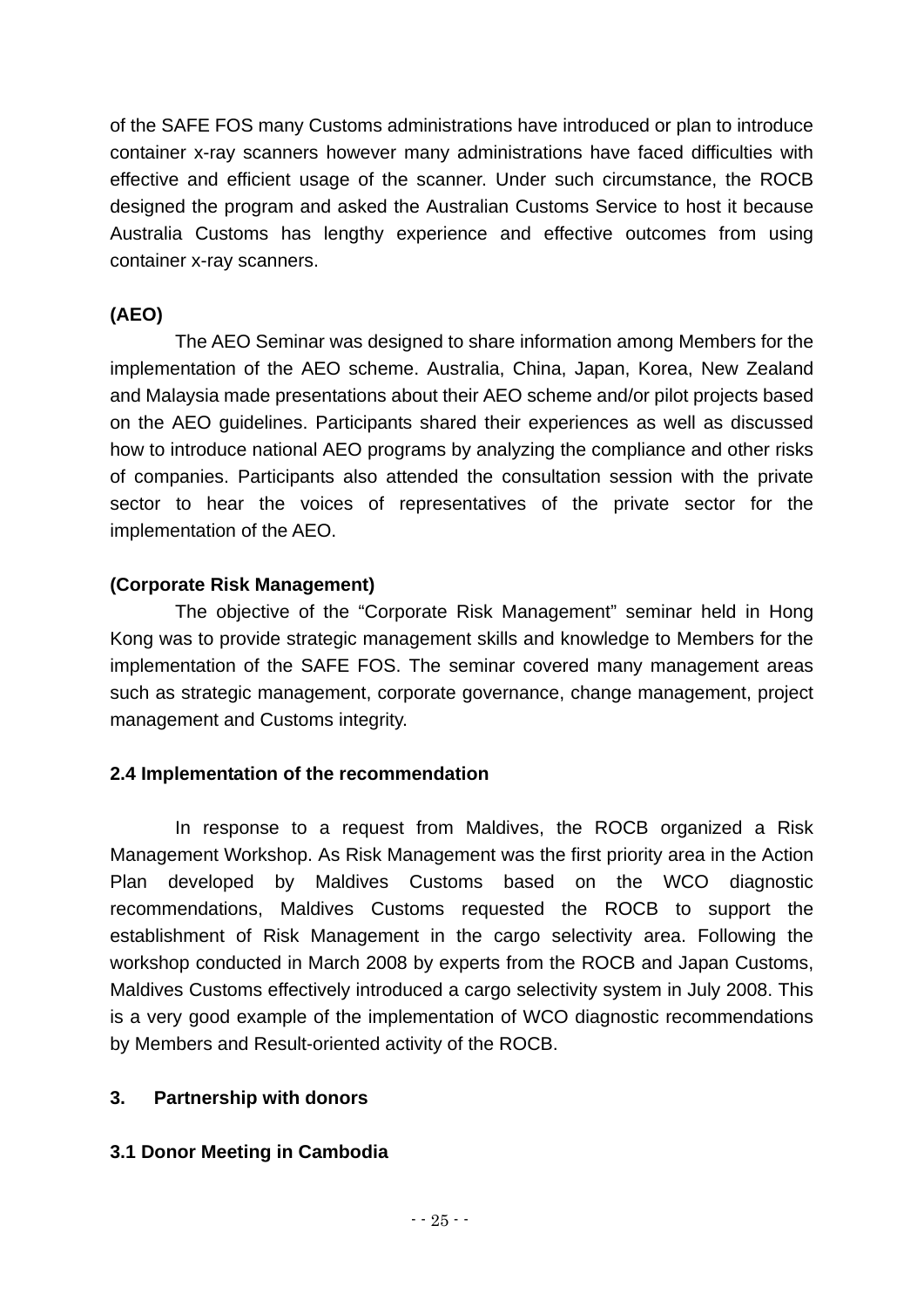One of the difficulties for Customs modernization is how to gain the budget from the government. Often the position of the Customs is not strong enough within governments so that many Customs administrations particularly the Customs administrations in developing countries have faced difficulties in securing enough budget for its modernization. To improve this situation and to support the implementation of Action Plan developed by Members, the ROCB decided to organize a donor meeting in requesting countries.

A national donor meeting was the new initiative for the ROCB. No experience existed in the ROCB and WCO (except for global donor conference hosted by the WCO). First, we decided on a candidate country, Cambodia, because Cambodia Customs has been actively undertaking several measures for Customs modernization and ROCB sent two missions to support developing action plan on SAFE FOS. After consultation with Cambodian Customs we decided to organize it on 20 February 2008. Next, we built a list of donors that are working in Cambodia, and developed a program for a one day meeting in consultation with Cambodia Customs. The ROCB and Cambodia Customs decided to show donor institutions about political will, ownership of Customs and a concrete plan to gain the support from them.

The meeting was attended by more than 30 representatives from 9 donor institutions including the World Bank, the Asian Development Bank, JICA, AusAID and executive officials from Customs. The Deputy Prime Minister, Minister of Economy and Finance made an opening speech. He emphasized the importance of Customs modernization toward economic development in Cambodia. We were able to give participants a clear message from the political level.

Following the opening ceremony, the Director General explained the past progress of the Cambodia Customs, the Deputy Director General explained the future five year Customs Action Plan based on the WCO diagnostic recommendations and ROCB explained the progress of the SAFE FOS. Representatives from donor institutions clearly understood the ownership of Customs toward the modernization of the Customs. They also made presentations about their activities in Cambodia. Of course it was almost impossible to gain the firm commitment from donors from a one day meeting but the ROCB expected donors would include Customs activities when they develop next year's action agenda.

#### **3.2 Joint Activities with Donors**

Recognizing that many of the challenges faced by Customs administrations cannot be met without a substantial amount of funding and that the WCO is not a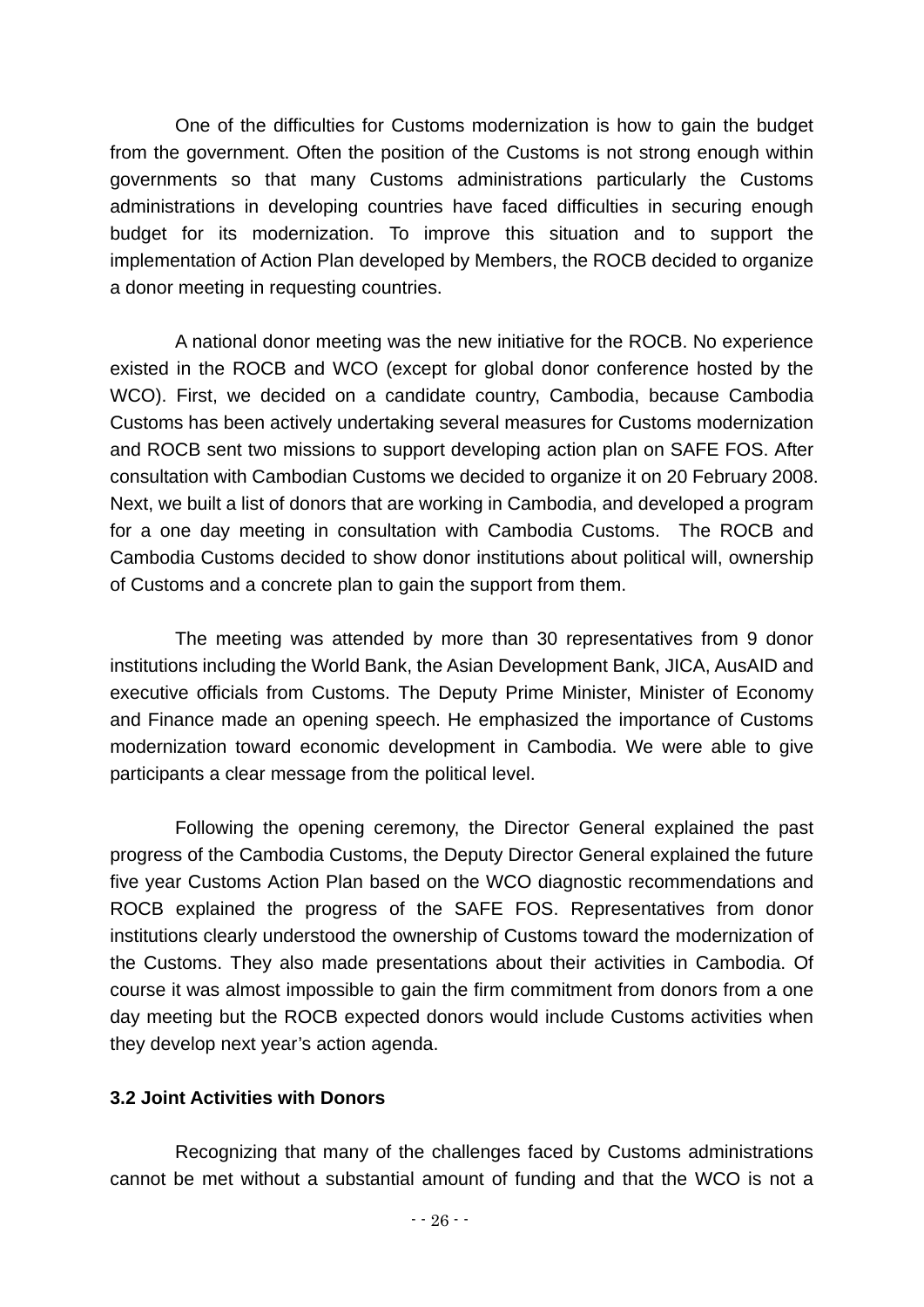donor institution, the ROCB has made every effort to enhance cooperation with donors to assist Members in the Asia Pacific find funding. This was in recognition of the fact that donor countries and institutions have conducted and funded many Customs related capacity building initiatives in the region for some time. ROCB conducted the following joint activities with donors in 2008.

## (Time Release Study in Laos)

In response to a request from the World Bank, the ROCB organized a Time Release Study (TRS) workshop in Laos from 10 to 12 March 2008. The objectives of the workshop were: 1) to familiarize the concepts and principles of the WCO TRS Guideline, 2) to introduce regional best practice on TRS, 3) to clarify the process and procedures of TRS in Laos, 4) to develop a TRS survey format. It was attended by about 30 government officials from Customs, Ministry of Industry and Commerce, Ministry of Agriculture and Forestry, and Ministry of Health. Participants agreed to conduct a TRS in Laos in October, which would cover from arrival of mode of transport to release of goods from Customs control. However, the TRS was not conducted in Laos because Customs were not able to gain the support from Ministry of Finance and other trade related Ministries by September 2008.

## (RKC in Laos)

During the RTC workshop in Laos, it was requested by Laos Customs to organize a Revised Kyoto Convention (RKC) seminar in Lao PDR to deepen the understanding of the RKC, the blueprint of modernization of Customs. In response to the request, the ROCB asked the World Bank to provide financial support and asked Thai Customs to provide the RKC experts considering that the Thai and Laos have similar language and Thai Customs has much experience in the implementation of the RKC including revision of the Customs Law. In cooperation with the World Bank and Thai Customs, the ROCB organized the national seminar on RKC at Vientiane, Laos PDR, from 25 to 27 June 2008. It was attended by about 60 middle and senior level Customs officers and officials from Cross Border Regulatory Agencies.

## **3.3 Cooperation with UNEP and 2008 Ozone Layer Protection Award**

On 19<sup>th</sup> May, at the Kennedy Center in Washington D.C., the ROCB was presented with the *2008 Ozone Layer Protection Award* by the United States Environmental Protection Agency (EPA) among 24 individuals, companies, organizations and teams who demonstrated originality and public purpose, persuasive moral and organizational leadership, and elimination of emission of ozone-depleting substances.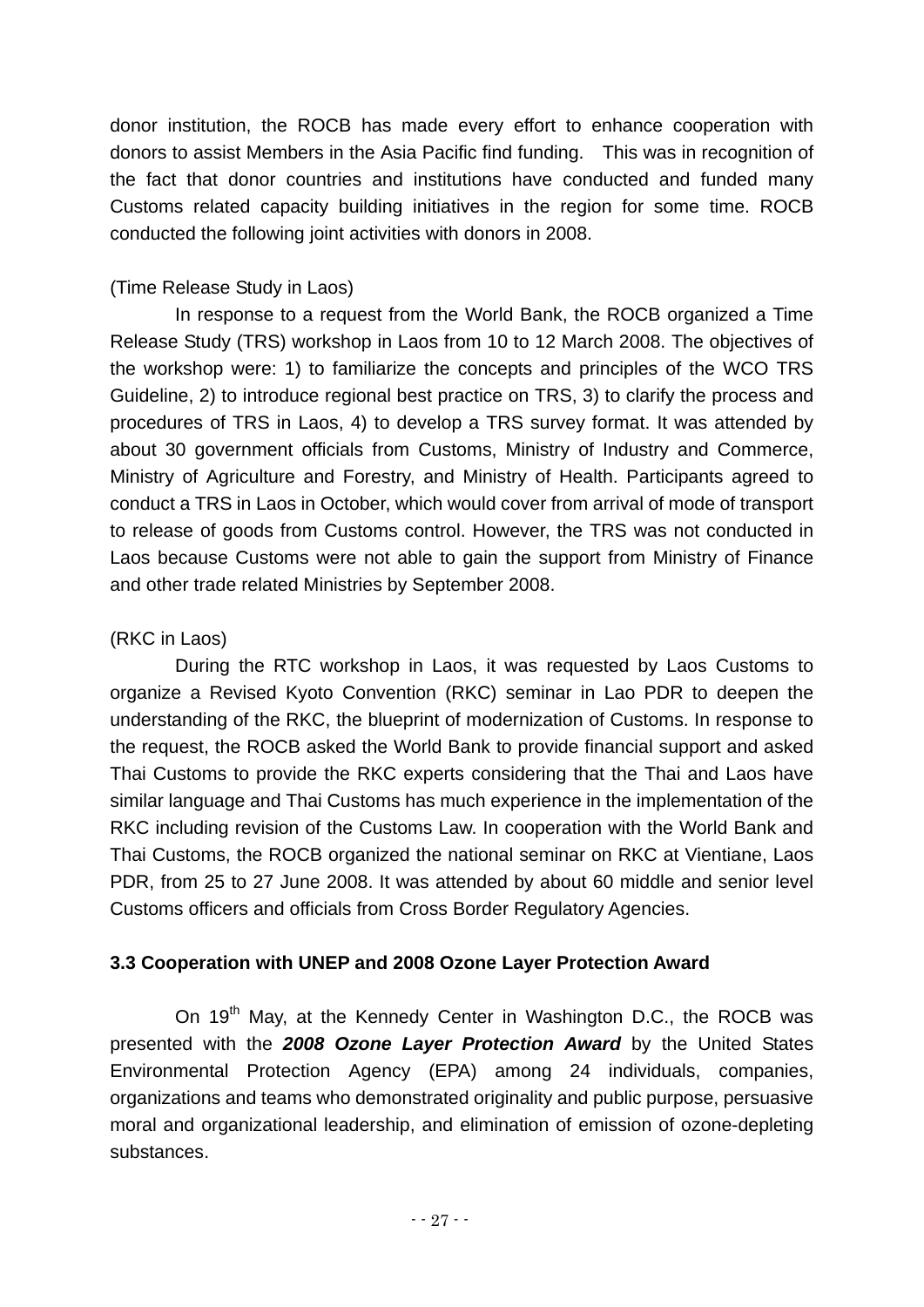Since July 2005, the ROCB has maintained a close relationship with the United Nations Environment Program (UNEP) to assist with their Montreal Protocol obligations by enhancing awareness-raising and capacity building on environmental protection among customs administrations in the Asia Pacific region. The ROCB has sent experts to various environment workshops hosted by UNEP and organized two Green Customs Train-the-Trainer Workshops in Shanghai (May 2007) and Bangkok, Thailand (September, 2007) in cooperation with UNEP. The ROCB also invited the UNEP to the RTC Head Meeting. These activities were recognized as supporting UNEP objectives and as a result the ROCB was selected as a winner of the award.

## **3.4 Other activities with donors**

The ROCB attended another 19 meetings and workshops hosted by various international and regional institutions to promote the importance of Customs modernization activities. The ROCB's contribution was highly appreciated by the organizer of these events. The ROCB also has been developing effective networks and gaining the latest information on Customs capacity building activities and the needs of members through these events.

## **4. Technical and Management Assistance**

The ROCB has been expected to facilitate capacity building activities organized under the Customs Cooperation Fund (CCF), including seminars and workshops. The ROCB in collaboration with the WCO and the host Customs administration has organized eight WCO Regional seminars using the CCF Japan Fund during 2008. Titles of seminars and workshops are as follows:

(WCO Regional Seminar/Workshop)

- ¾ Integrity Workshop for OCO (Fiji) (25-29 February 2008)
- ¾ X-ray Scanner Image Analysis Workshop (Australia) (Mar. 31-Aril 4 2008)
- ¾ SAFE FOS Follow-up and AEO Seminar (Thailand) (7-9 May 2008)
- ¾ Corporate Risk Management Seminar (Hong Kong) (29 July-1 August 2008)
- ¾ Postal Management Seminar (Thailand) (22-25 September 2008)
- ¾ Fight against Counterfeit and Piracy (Japan) (6-10 October 2008)
- ¾ Accreditation Workshop on HS (Malaysia) (3-7 November 2008)
- (WCO National Seminar/Workshop)
- ¾ Integrity Workshop in Mongolia (21-26 January 2008)
- ¾ Risk Management Workshop in Maldives (10-13 March 2008)
- ¾ Valuation and PCA Workshop in Bhutan (26-30 May 2008)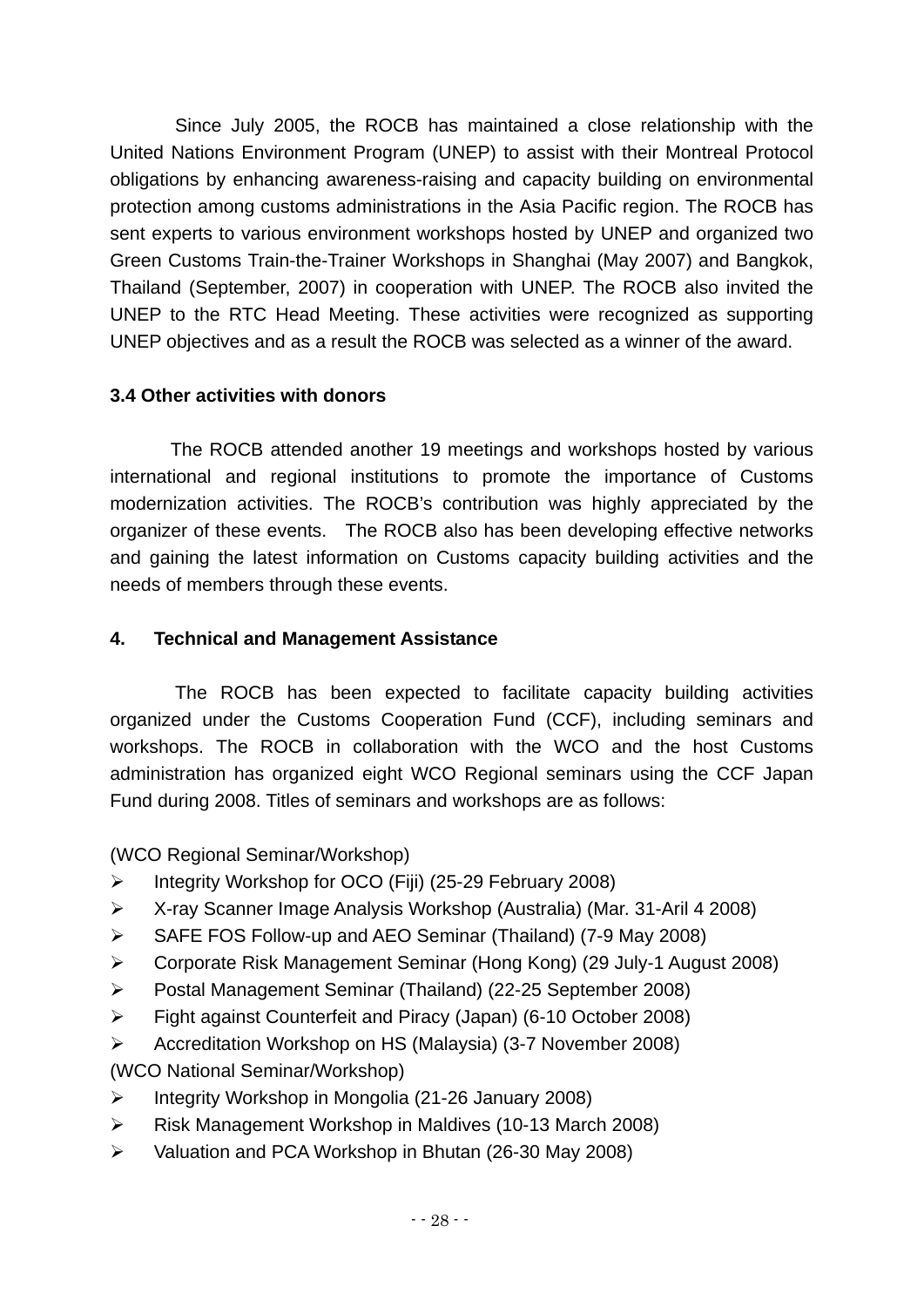## **5. Activities in the IPR Area**

In response to the RSP, the ROCB in cooperation with the WCO Secretariat and/or IPR Business Partner (formerly WCO IPR Strategic Group) conducted two IPR diagnoses in India (21 to 25 January 2008) and Viet Nam (22 to 30 May 2008). The main findings related to the two missions are as follows:

Indian Customs developed a new legal framework for IPR border enforcement in 2007. Indian Customs also established an Intellectual Property Right Cell in all regional offices for the acceptance of the application for suspension lodged by IP Rights holders. In addition, Indian Customs introduced an excellent e-Application system to support the submission of applications by IP Rights Holders. To complement these initiatives, further close cooperation between Customs and IP Right holders was requested by the mission team.

Viet Nam Customs amended the Customs Law and developed a Decree for proper IP border enforcement. However, Customs does not have ex-officio power for the suspension of IP infringing goods. Viet Nam Customs established a designated unit for IPR control including for the acceptance of applications. It is also expected that Viet Nam Customs should develop a regular consultative meeting with IP Rights holders.

## **6. Study and Research**

The ROCB started a new initiative "Identify regional best practices" to provide better information to members to support their modernization activities since 2007. The ROCB issued the following three repots in 2008 about Authorized Economic Operator (AEO):

- ¾ AEO in Korea and New Zealand (April 2008)
- ¾ AEO in Australia and China (April 2008)
- $\triangleright$  AEO in Japan (August 2008)

## **7. WCO activities**

As five ROCB including ROCB Asia Pacific are operating, the WCO organized the Heads of the ROCB meeting in November 2008 and Mr. Matsumoto, Head of the ROCB was elected as a chair of the meeting. Participants shared the experience about office management and discuss issues about the WCO capacity building activities.